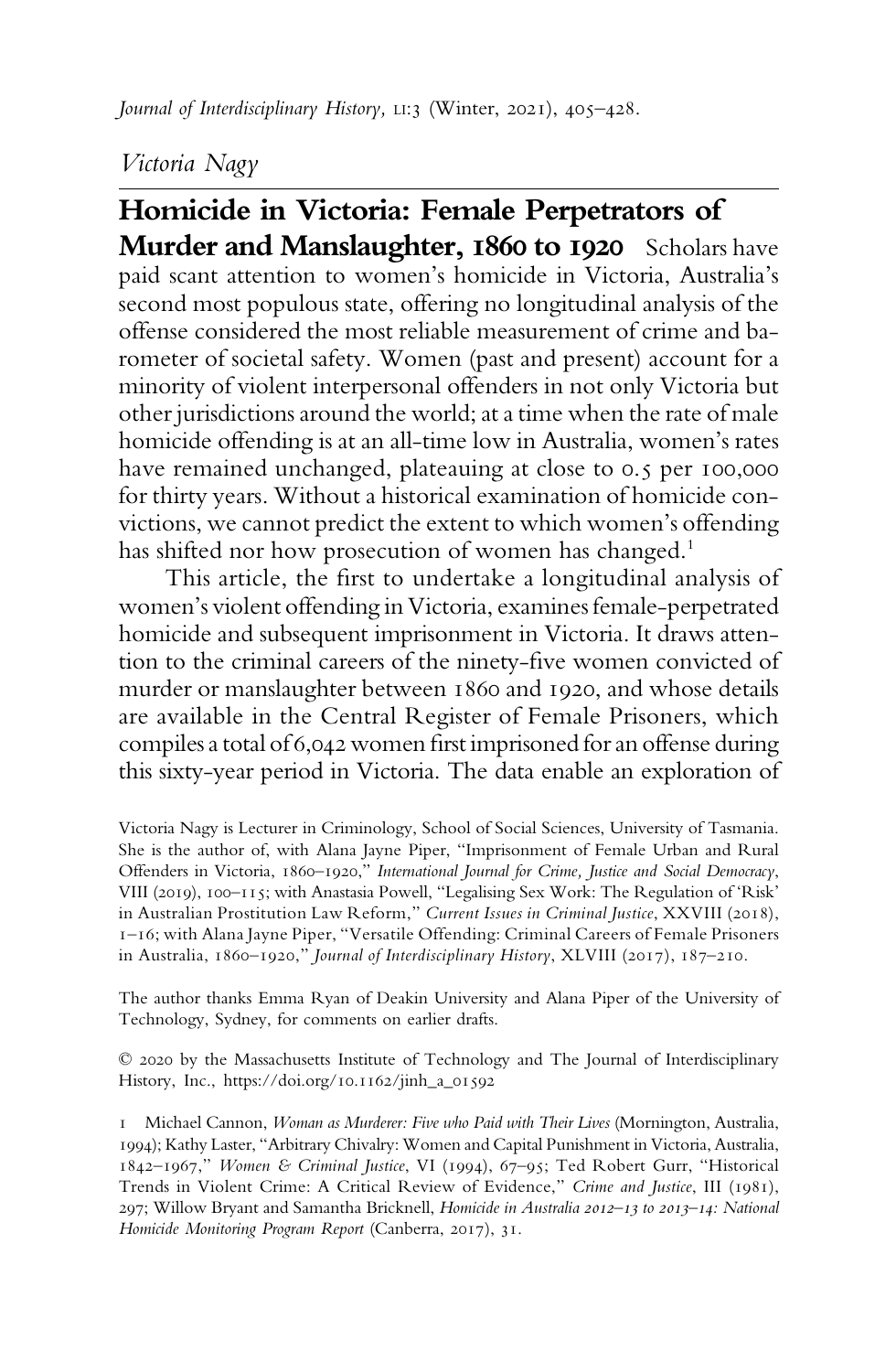the similarities and differences between the women convicted of homicide offenses as well as an investigation of the links between their crimes and imprisonment through such factors as their socioeconomic profiles, their occupations, their ages, and their migrations.<sup>2</sup>

Although women's homicidal violence tended to concentrate on those in their care, the dimensions of women's violent offending are far more nuanced and varied than expected. The purpose of this study is not to create an overarching theory of women's violence (which would require an in-depth qualitative analysis of the cases) but to lay a foundation of quantitative knowledge on which future qualitative analyses can be based. An interdisciplinary collaboration between history and criminology can forge a deeper understanding of women's crimes and punishment within the field of criminal justice.

HISTORICAL CRIMINOLOGY AND FEMALE-PERPETRATED HOMICIDE This article contributes to the burgeoning area of historical criminology on two counts. First, historical criminology is not yet a clearly identified branch of criminology; it has no body of scholarship that is seminal to it as an avenue of inquiry and no clear definition. Nonetheless, in Churchill's words, historical criminology is best viewed as "the work of criminology done in an historical mode," focusing not on writing the history of crime but on creating a historical work of criminology. Such is the direction that this article takes in its gendered analysis of crime.<sup>3</sup>

2 The Central Register of Female Prisoners—created by the Chief Secretary's Department (1855–1871) and later the Penal and Gaols Branch of the Chief Secretary's Department (1871– 1948)—reports the details of female prisoners held in prisons around Melbourne and regional Victoria. These registers, now digitized by the Public Record Office of Victoria, contain such details as prisoner numbers, personal descriptors, convictions, biometric data, sentences, trial judges, behavior in prison, and other details related to the women's incarceration. The records are searchable by prisoner name at [https://prov.vic.gov.au/explore-collection/explore-topic/](https://prov.vic.gov.au/exploreollection/explore-opic/justicerimendaw/registeralendemale-risoners-1947) [justice-crime-and-law/register-male-and-female-prisoners-1855-1947](https://prov.vic.gov.au/exploreollection/explore-opic/justicerimendaw/registeralendemale-risoners-1947) (accessed 02/02/2020). See Alana Jayne Piper and Nagy, "Offending Patterns among Female Prisoners in Victoria 1860–1920," Journal of Interdisciplinary History, XLVIII (2017), 187–210; idem, "Risk Factors and Pathways to Imprisonment among Incarcerated Women in Victoria, 1860–1920," Journal of Australian Studies, XLII (2018), 268–284; idem, "Imprisonment of Female Urban and Rural Offenders in Victoria, 1860–1920," International Journal for Crime, Justice and Social Democracy, VIII (2019), 100–115; "Thematic Section: The Uses of Historical Criminology: Explanation, Characterisation and Context," Criminology & Criminal Justice: An International Journal, XIX (2019), 456–511; Anette Ballinger, Dead Woman Walking: Executed Women in England and Wales 1900–1955 (New York, 2000).

3 David Churchill, "Towards Historical Criminology," Crime, History and Societies, XXI (2019), 380.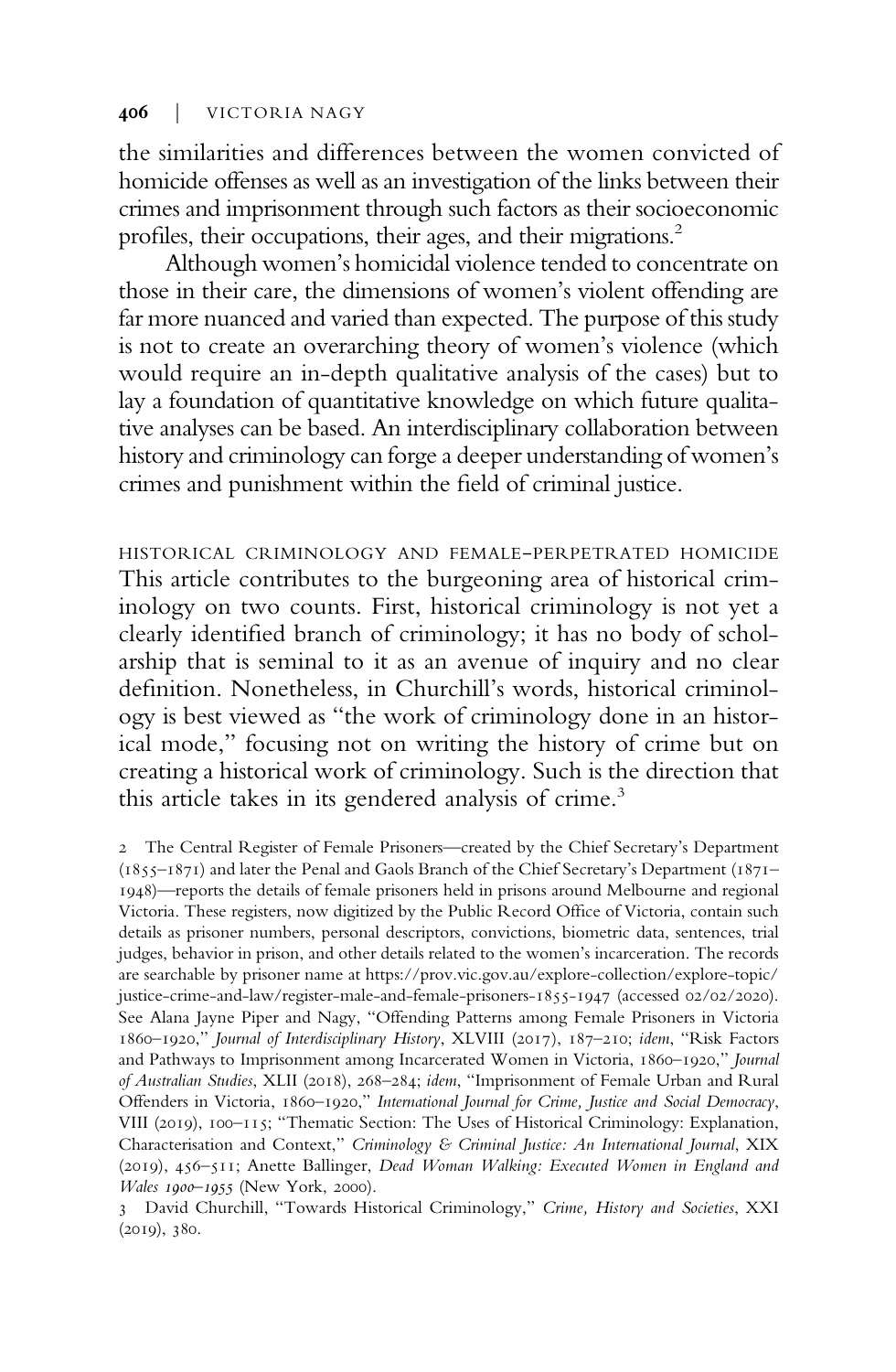Second, this article's exclusive concern with Australia likewise separates it from the majority of the research in historical criminology, which has predominantly come from the United Kingdom and elsewhere in Europe, as well as the United States, leaving the global southern perspective underdeveloped. This distinction from the global north is important: Although white Australia's development as a colony did not come without violence against its Indigenous population, it did not involve the protracted international wars or revolutions that occurred elsewhere. It also underwent major mining and population booms that, by the 1880s, had made Victoria the richest place in the world. Any attention on Australia has tended to center on an examination of the convicts transported from Britain and an analysis of their colonization of the continent. Much of this previous work fell into the category of historical rather than criminological research. Scholarship in historical criminology (especially covering periods after the era of transportation) that questioned how knowledge of Australia's past can respond to current social and criminological concerns is recent and thin  $4$ 

Violent women have traditionally been caricatured as jealous and vindictive harpies. Women have generally committed crimes whether murder, theft/destruction of property, or disorderly conduct—for reasons different from men's. Women's relationship with violent crime is more often as victims rather than perpetrators. However, whereas women who are victims of homicide tend to be the current or past partners of men whose motives for killing were jealousy or control, women who kill adult men are usually protecting themselves and/or their children from male threats. However, adult men are not women's primary victims; infants,

4 Paul Knepper and Sandra Scicluna, "Historical Criminology and the Imprisonment of Women," Theoretical Criminology, XIV (2010), 407–424; Barry Godfrey and David J. Cox, "'The Last Fleet': Crime, Reformation, and Punishment in Western Australia After 1868," Australian and New Zealand Journal of Criminology, XLI (2008), 236–258; Yorick Smaal, Mark Finnane, and Andy Kaladelfos (eds.), Sexual Abuse of Children: Recognition & Redress (Clayton, Australia, 2016); Rachel Zajac, Nina Westera, and Kaladelfos, "The 'Good Old Days' of Courtroom Questioning: Changes in the Format of Child Cross-Examination Questions Over 60 Years," Child Maltreatment, XXIII (2018), 186–195; Piper and Nagy, "Offending Patterns"; idem, "Risk Factors"; idem, "Urban and Rural Offenders"; Nagy "Women, Old Age and Imprisonment in Victoria, Australia 1860–1920," Women & Criminal Justice, XXX (2020), 155–171; Finnane and Kaladelfos, "Australia's Long History of Immigration, Policing and the Criminal Law," in Peter Billings (ed.), Crimmigration in Australia: Law, Politics and Society (Singapore, 2019), 19–37.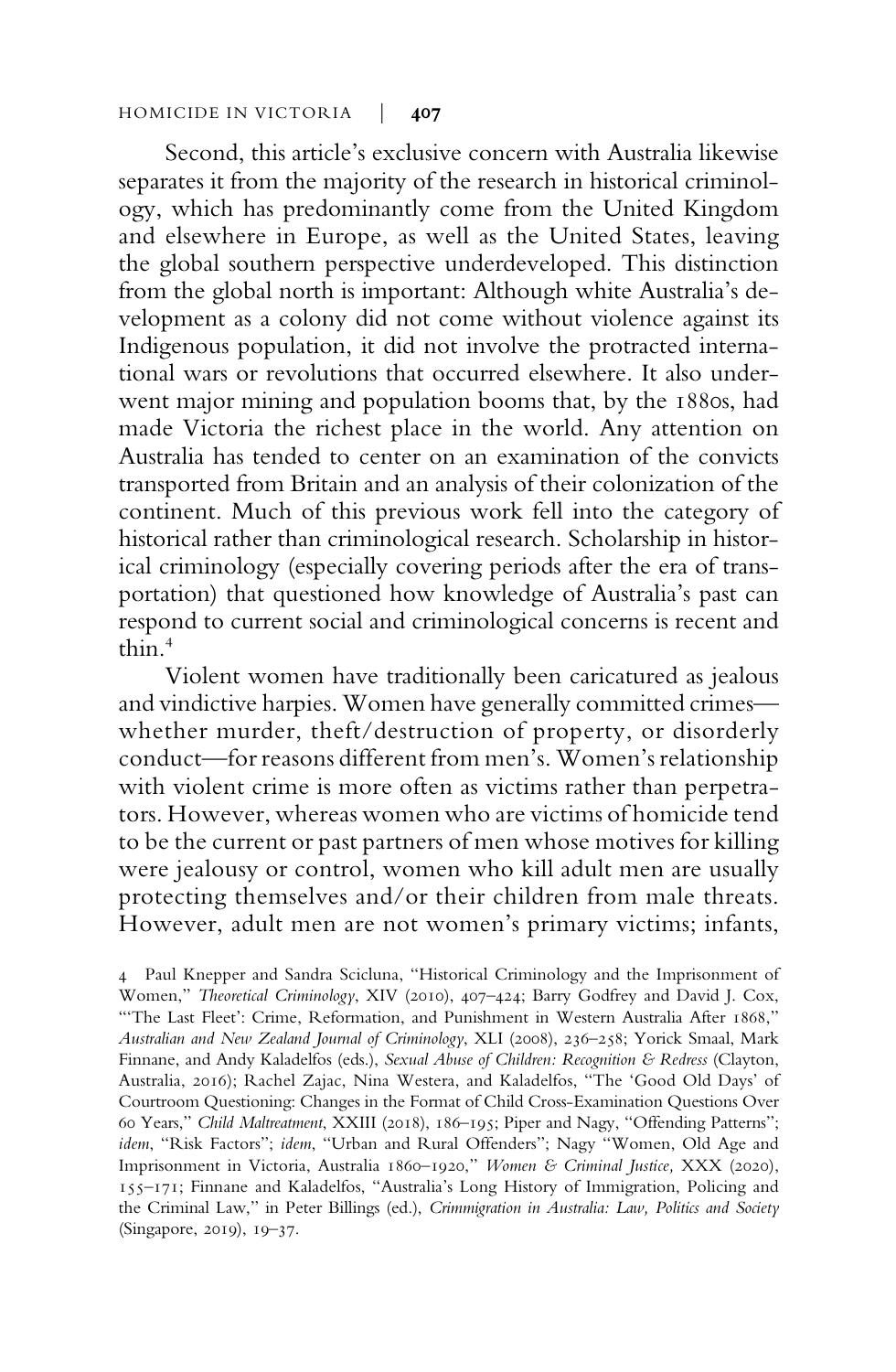children, or female friends are. Although women kill some of their victims, whether adults or children, because of financial or emotional strain, they also kill because of romantic entanglements, rage, and/or an over-reaction to perceived slights. Due to the infrequency of homicide by women, and the seemingly unfeminine nature of it, the prevailing historical response has been to treat it as madness rather than criminal intent. Hence, authorities were more likely to send women who killed their children and infants to a mental institution than to a prison.<sup>5</sup>

Feminist theorists analyze this judicial response to women's violence (the social and legal labels of "mad" versus "bad") as explaining the perception of some women as deserving pity and others as beyond redemption after committing a homicide. Although feminist criminology has managed to extend the understanding of crime and criminality to some extent, crime is still disproportionately viewed as a male phenomenon, and women more as its victims than as violent criminals themselves, even when they kill. Some scholars regard this position as counterproductive to women achieving equality in the criminal-justice system, encouraging the "bad" woman stereotype that subjects women to "double deviance"—not only as criminals but also as fallen women. The "mad" side of the stereotype perpetuates the notion that women killing is "abnormal," requiring psychiatric intervention, as opposed to the seemingly "normal" behavior of violent men.<sup>6</sup>

<sup>5</sup> Nagy, Nineteenth-Century Female Poisoners: Three Women Who Used Arsenic to Kill (New York, 2015); Laster, "Arbitrary Chivalry"; Bryant and Bricknell, Homicide in Australia; Thea Brown et al., "Filicide Offenders," Trends and Issues in Crime and Criminal Justice (Canberra, 2019), 4; Malcolm M. Feeley and Hadar Aviram, "Social Historical Studies of Women, Crime and Courts," Annual Review of Law and Social Science, VI (2010), 151-171; Jill Theresa Messing and John W. Heeran, "Another Side of the Multiple Murder: Women Killers in the Domestic Context," Homicide Studies, VIII (2004), 123–158; David Nash and Anne-Marie Kilday, Cultures of Shame: Exploring Crime and Morality in Britain 1600–1900 (New York, 2010); Ann Shapiro, Breaking the Codes: Female Criminality in Fin-de-Siècle Paris (Stanford, 1996); Kelley Blanchette and Shelley L. Brown, The Assessment and Treatment of Women Offenders: An Integrative Perspective (Hoboken, 2006); Jenny Morgan, Who Kills Whom and Why: Looking beyond Legal Categories (Melbourne, 2002); Georgie Rychner, "Murderess or Madwoman? Margaret Heffernan, Infanticide, and Insanity in Colonial Victoria," Lilith: A Feminist Journal, XXIII (2017), 91-104.

<sup>6</sup> Judith Allen, Sex and Secrets: Crimes Involving Australian Women since 1880 (Melbourne, 1990); Belinda Morrissey, When Women Kill: Questions of Agency and Subjectivity (New York, 2003); Ballinger, "Reasonable Women Who Kill: Re-Interpreting and Re-Defining Responses to Domestic Violence in England and Wales 1900-1965," Outlines: Critical Social Studies, VII (2005), 445–467; James W, Messerschmidt, "Men, Masculinities and Crime," in Michael S. Kimmel, Jeff Hearn, and Raewyn W. Connell (eds.), Handbook of Studies on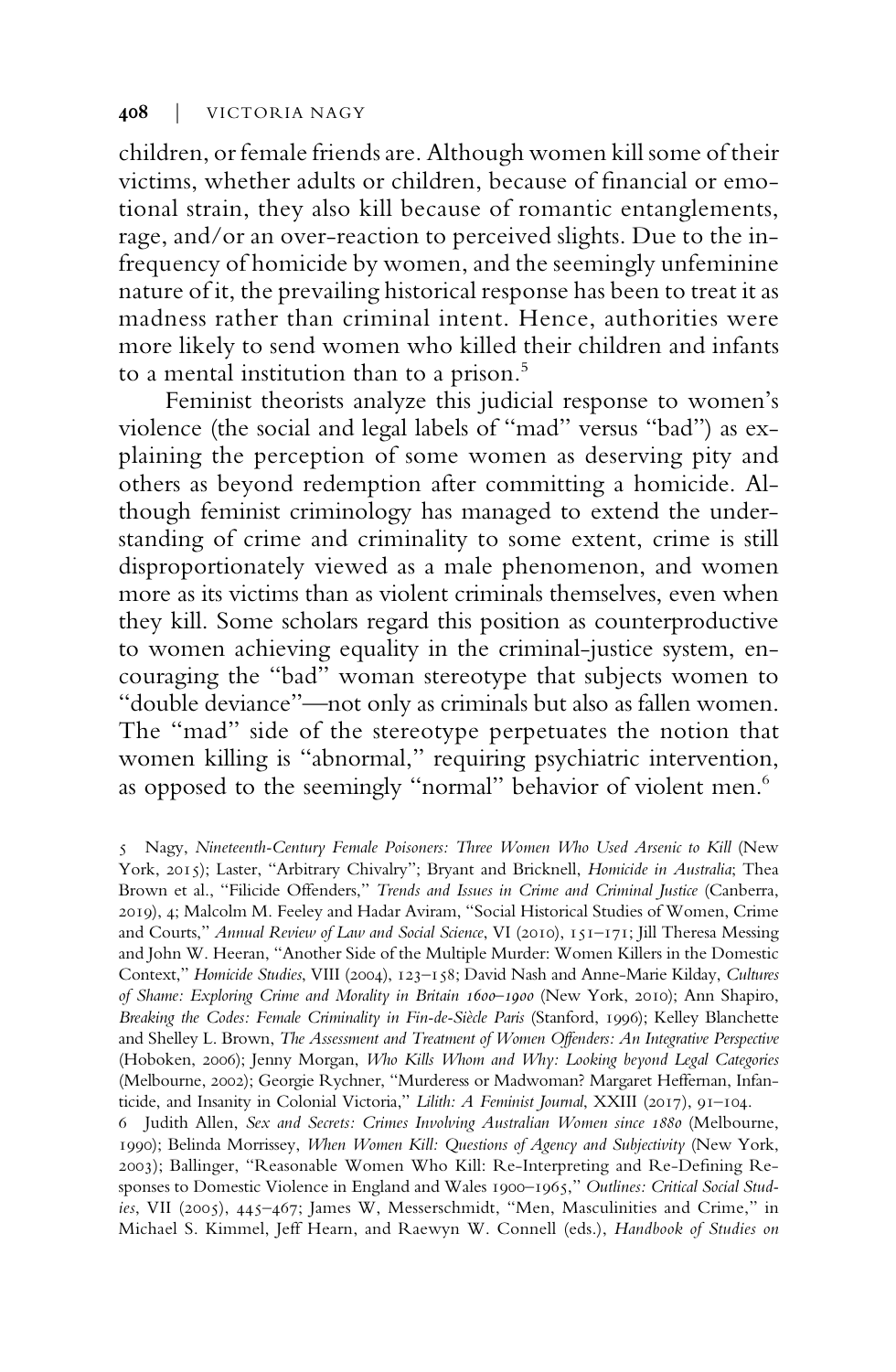Criminology still tends to ignore women as offenders, even in the twenty-first century, but it also shows a distinct lack of interest in bridging the gap between historical and criminological knowledge. Even feminist criminology fails in this regard because feminists do not really want to "own" the problem that women can be, and are, violent. As Godfrey notes, since historians' often account for women as offenders, women's offending is neither new nor surprising in this discipline; nonetheless, the predominant focus has been on sensational case studies. Some Australian criminologists have called for historical investigation into women's offending and imprisonment to overcome the serious lapses in the understanding of women's place in the criminal-justice system.<sup>7</sup>

Australian historical literature about women's violent offending typically concentrates on reproductive crimes (abortion and infanticide) or crimes linked to sexuality (prostitution), with a limited attention to murder or manslaughter that was not associated with any of the more "feminine" crimes. The location of such studies is usually New South Wales or Tasmania, as a continuation from earlier convict history, although work on Victoria has begun to emerge. The emphasis is on case studies of specific female criminals rather than longitudinal, quantitative research. This is not to suggest that quantitative research has all the answers, but the status quo has not produced any foundation for further work on women's historical criminality and imprisonment in Australia (or Victoria, more specifically). Australia's scholarly landscape is only

Men and Masculinities (Thousand Oaks, 2005), 196–212; Ballinger, "'A Crime of Almost Unspeakable Cruelty and Wickedness': Gender, Agency and Murder in Scotland—The Case of Jeannie Donald," Social & Legal Studies, XXVIII (2019), 430; Ania Wilczynski, "Mad or Bad? Child-Killers, Gender and the Courts," British Journal of Criminology, XXXVII (1997), 419. 7 Ballinger, "'Crime of Almost Unspeakable Cruelty'"; Kerry Carrington, "Girls and Violence: The Case for a Feminist Theory of Female Violence," International Journal for Crime, Justice and Social Democracy, II (2013), 63-79; Helen Birch "If Looks Could Kill: Myra Hindley and the Iconography of Evil," idem (ed.), Moving Targets (London, 1993), 48; Carol Smart, Feminism and the Power of Law (New York, 1989); Christine Alder and Anne Worrall, "A Contemporary Crisis?" in idem (eds.), Girls' Violence: Myths and Realities (Albany, 2004), 1-20; Adrian Howe, "Sentencing Women to Prison in Victoria—A Research and Political Agenda," Law in Context: A Socio-Legal Journal, VIII (1990), 32–53; Barry Godfrey, "'Rough' Girls: The 'Recent' History of Violent Young Women, 1900–1930," in Worrall and Alder (eds.), Girls' Violence, 21; Paul Lawrence, "History, Criminology, and Use of 'the Past,'" Theoretical Criminology, XVI (2012), 313–328; Claire Renzetti, "The Challenge to Feminism of Women's Use of Violence in Interpersonal Relationships," in Sharon Lamb (ed.), New Versions of Victims (New York, 1999), 42–56.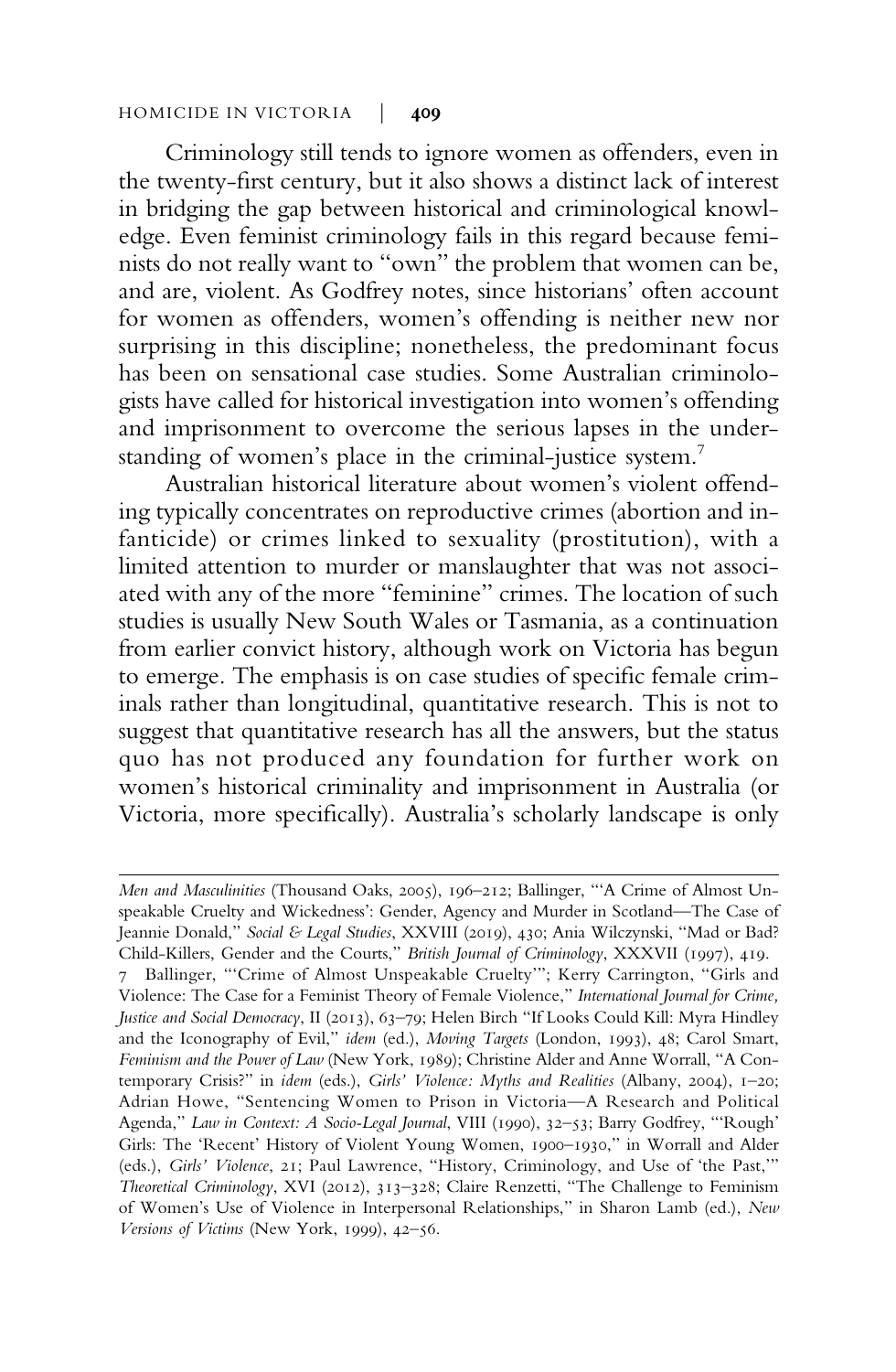beginning to change, but it lags far behind Europe where numerous quantitative investigations into women's criminality (including homicide offending) have emerged. Where quantitative criminological analysis about women's offending has existed (in international rather than Australian literature), it has mainly been interested in whether women received more lenient sentences than men, or whether women's offending has increased since the push for women's rights and liberation began—a hypothesis debunked by feminist criminologists that persists outside of feminist circles.<sup>8</sup>

The theory that women routinely receive sentences more lenient than men's, also known as judicial chivalry, is too simplistic and too fixated on the wrong end of the court process. The stay of execution for all but five women who found themselves at the end of a rope in Victoria may have been due to the self-defined chivalry of judges, juries, politicians, and members of the public, but contemporaries view most female murderers as "deserving" of magnanimity from the outset. The argument that authorities are unwilling to see women on the gallows because of entrenched ideas of gender relations is relevant not only in Victoria but also in Canada, the United States, and the United Kingdom. But the argument that authorities executed women whom they saw as irredeemable, representing an aberration of womanhood and thus worthy of the harshest sentence, overlooks the nuances of individual cases, or the lives of women in general. It ignores the issue of how the "social control of women leads to state control."<sup>9</sup>

In Victoria, offenses other than murder could result in a death sentence; seven men were hanged for rape, sexual abuse of children, shooting with intent to kill, and burglary with violence between 1863

<sup>8</sup> Allen, Sex and Secrets; Michael Sturma, Vice in a Vicious Society: Crime and Convicts in Mid-Nineteenth Century New South Wales (St. Lucia, 1983); Eleanor Conlon Casella, "To Watch or Restrain: Female Convict Prisons in 19th-Century Tasmania," International Journal of Historical Archaeology, V (2001), 45-72; Laster, "Arbitrary Chivalry"; Cannon, Woman as Murderer; Piper and Nagy, "Offending Patterns"; idem, "Risk Factors"; idem, "Urban and Rural Offenders"; Feeley and Deborah Little, "The Vanishing Female: The Decline of Women in the Criminal Process, 1687–1912," Law and Society Review, XXV (1991), 719–757; Godfrey, Clive Emsley, and Graeme Dunstall (eds.), Comparative Histories of Crime (Cullopton, Devon, 2003); Roy L. Austin, "Women's Liberation and Increases in Minor, Major, and Occupational Offenses," Criminology, XX (1982), 407–430.

<sup>9</sup> Laster, "Arbitrary Chivalry"; S. Fernando Rodriguez, Theodore R Curry, and Gang Lee, "Gender Differences in Criminal Sentencing: Do Effects Vary across Violent, Property and Drug Offenses?" Social Science Quarterly, LXXXVII (2006), 318–339; Mary Eaton, Justice for Women? Family, Court and Social Control (Philadelphia, 1986).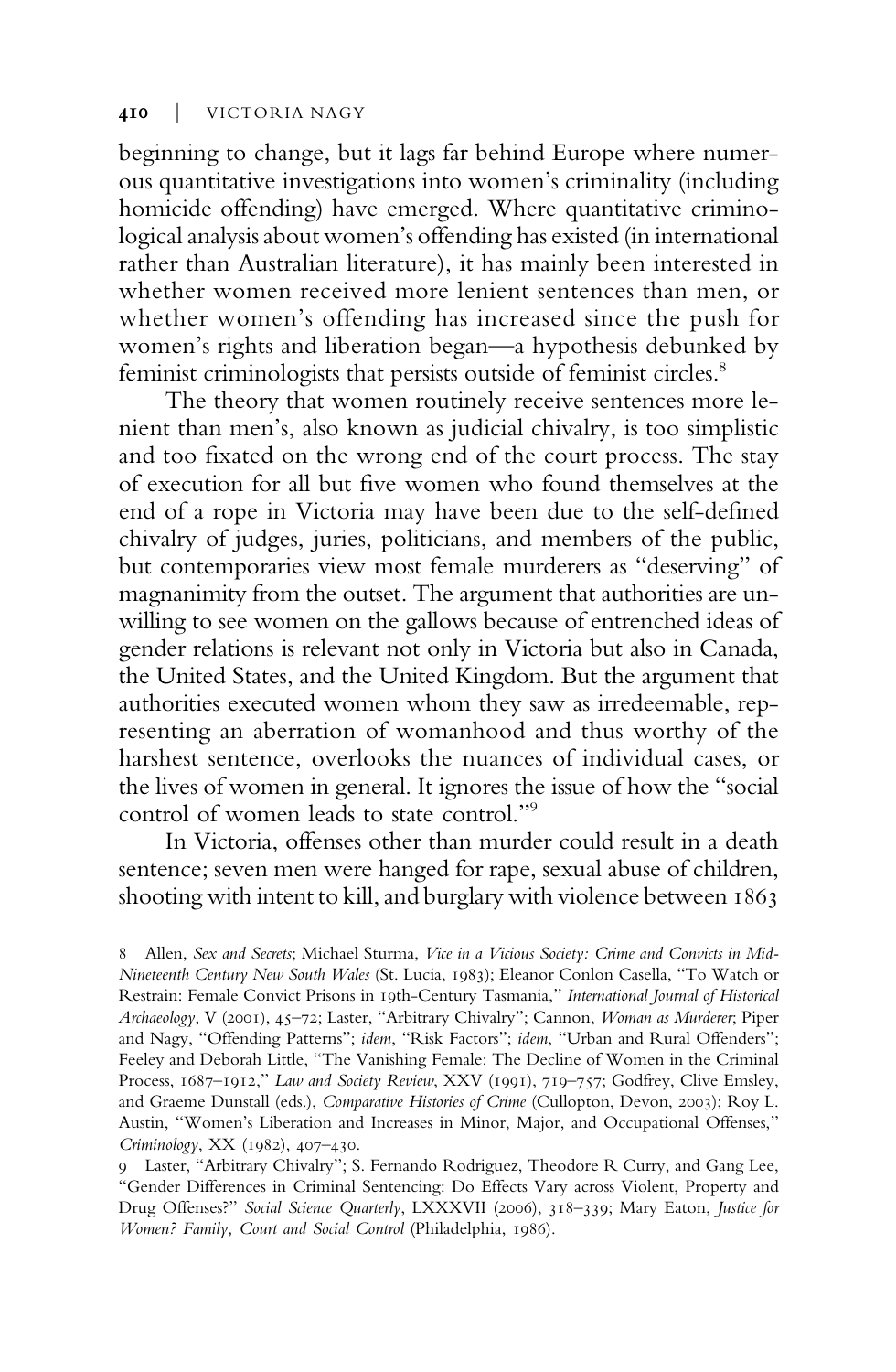and 1894. Yet all the women who were hanged lost their lives for murder alone. In total, five women were executed in Victoria— Elizabeth Scott (executed in 1863), Frances Knorr (1894), Martha Needle (1894), Emma Williams (1895), and Jean Lee (1951). Executions of women in the colony (later the state) of Victoria, were few and far between; in contrast, 181 men were hanged between 1853 and 1967. As Laster and Alexander argue, when researchers turn their gaze only on the individual hanged, they divert attention from larger social and political machinations. According to feminist criminological theory, women suffer execution as part of larger social and political agenda—for example, to demonstrate that the government is serious about law and order. Studies in the execution of women in the United States and the United Kingdom demonstrate the importance of looking beyond the theory of judicial chivalry when considering how the criminal-justice system dealt with women found guilty of homicide.<sup>10</sup>

The theory of chivalry can explain why certain women would or would not be executed only inconsistently; it does not consider broader imprisonment trends or contexts around female offenders' execution. Most women sentenced to death in Victoria had their sentences commuted to either a period of detention in prison or an asylum to receive treatment for the mental illness considered the motivator of their criminal behavior. Execution therefore seems to be the exception rather than the rule. Focusing exclusively on executed women (in Victoria or elsewhere) can cloud our understanding of the bigger picture not only of female criminality but also of a given society. In this article, the extension of this notion to Victoria between 1860 and 1920 results in uncovering the underlying trends of the criminal-justice system's responses to violent women.<sup>11</sup>

WOMEN'S OFFENDING IN VICTORIA Women's imprisonment rates in Victoria dropped steadily throughout the nineteenth century, indicating either that judges were less inclined to imprison women,

<sup>10</sup> Laster and Alexander, "Chivalry or Death"; David V. Baker, Women and Capital Punishment in the United States: An Analytical History (Jefferson, 2016); Elizabeth Rapaport, "Equality of the Damned: The Execution of Women on the Cusp of the 21st Century," Ohio Northern University Law Review, XXVI (2000), available at: http://works.bepress.com/elizabethrapaport/1/.; Ballinger, Dead Woman Walking.

<sup>11</sup> Laster, "Arbitrary Chivalry"; idem and Alexander, "Chivalry or Death"; Ballinger, Dead Woman Walking.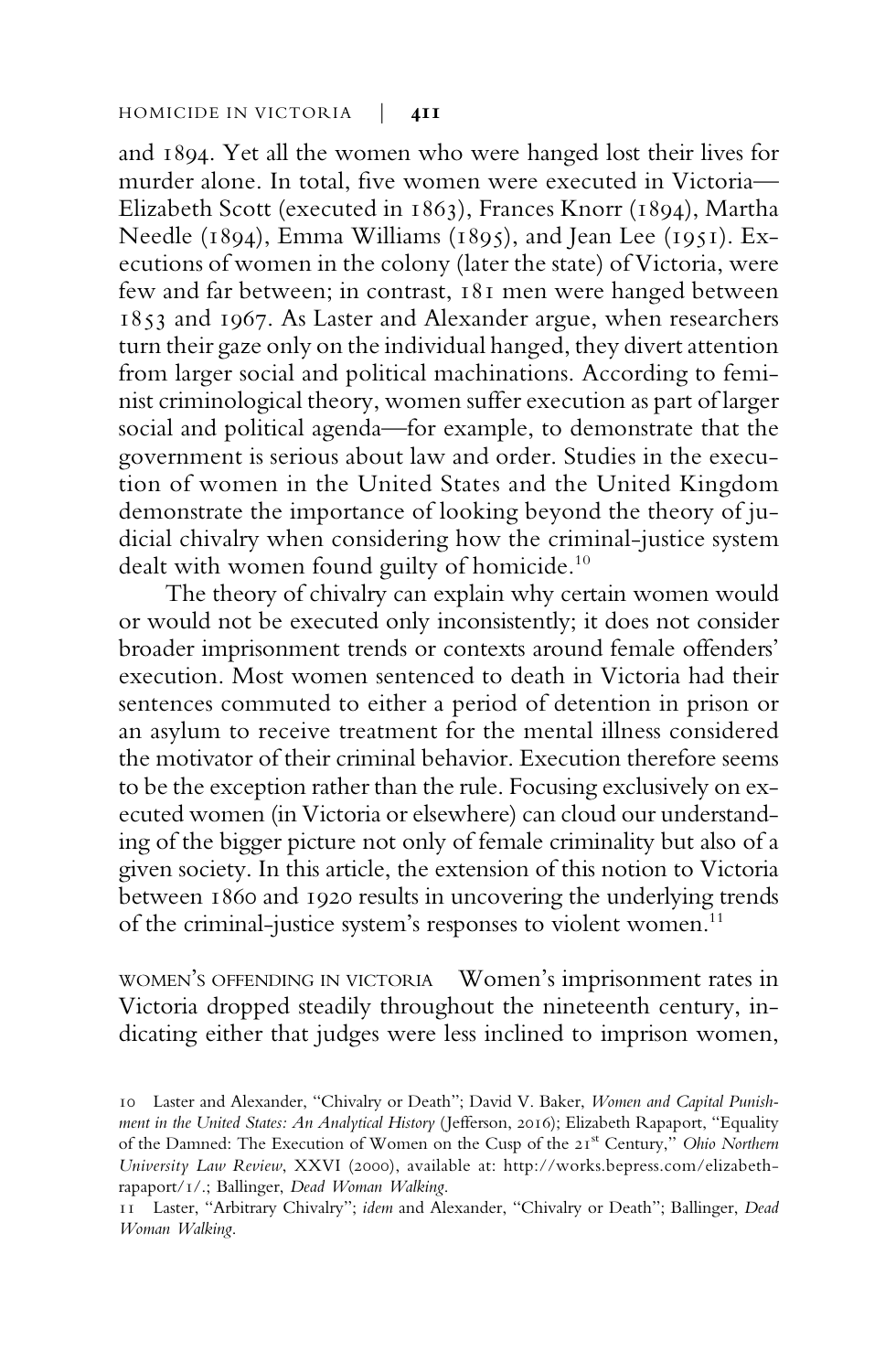that juries were more inclined to acquit women as the century progressed, that the prison system became less attractive as society became safer, or a combination of the three alternatives (as in the United Kingdom). Victoria's crime rates were steadily declining throughout the nineteenth century, regardless of what was happening in the courts. The falling rates of male executions in Victoria indicate either a turn to other forms of sentencing or an increased judicial benevolence toward men as the century ended.<sup>12</sup>

Early colonial attempts to crack down on the perceived immoral behavior of women and, more broadly, the working class resulted in the high imprisonment rates of both men and women in the 1850s and 1860s that later began to transition downward. Previous research argued that high levels of migration and young males subject to minimal policing and supervision were the drivers for imprisonment in the colonies. Law and order in Victoria continued to be a social and political concern because of the proximity to, and entry of, former convicts from both New South Wales and Van Diemen's Land (Tasmania), especially at times of economic boom. Victoria's authorities considered a strong law-and-order posture necessary to "civilize" the colonial population. Gender played a role in demands for the halting of executions, but it was only a component within a greater social movement away from capital punishment for even the most serious offenses.<sup>13</sup>

Victoria's population was growing exponentially from 1851 onward; for a long time, it was skewed significantly toward men. The 1861 census showed a total population of 540,322 people in Victoria —153.6 men per 100 women; the gap narrowed in the 1881 census— 100 men for every 91 women—mirroring that of the other Australasian colonies. In 1901, the breakdown grew even closer—98.94 women to 100 men. By 1902, Victoria had achieved parity, though 1920 saw a shift toward women due to the effects of World War I.

<sup>12</sup> Martin Weiner, "Judges v Jurors: Courtroom Tensions in Murder Trials and the Law of Criminal Responsibility in Nineteenth-Century England," Law and History Review, XVII (1999), 468; idem, Men of Blood: Violence, Manliness, and Criminal Justice in Victorian England (New York, 2006); Feeley and Little, "Vanishing Female"; Godfrey, Emsley, and Dunstall (eds.), Comparative Histories of Crime; Piper and Nagy, "Offending Patterns"; idem, "Risk Factors."

<sup>13</sup> Cannon, Woman as Murderer; Finnane, "Police and Politics in Australia—The Case for Historical Revision," Australian and New Zealand Journal of Criminology, XXIII (1990), 218; Roger Douglas and Laster, "'A Matter of Life and Death': The Victorian Executive and the Decision to Execute 1842–1967," ibid., XXIV (1991),144, 152.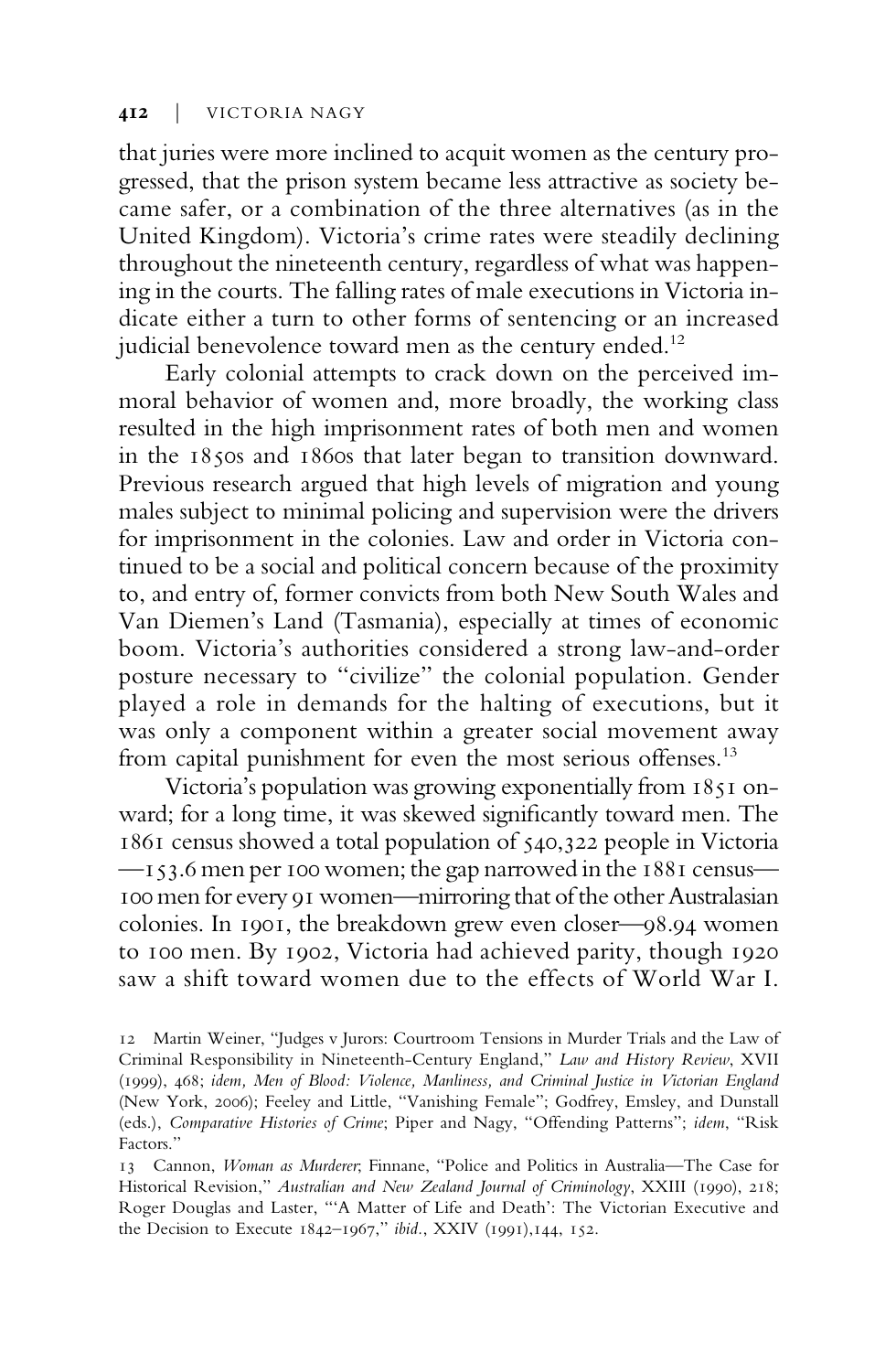Men outnumbered women in Australia's population as a whole well into the twentieth century, but not by much in Victoria during the nineteenth century. In fact, during those years, women outnumbered men in the city of Melbourne, as well as in the large towns of rural Victoria.<sup>14</sup>

Interestingly, although significantly fewer Victorian women were executed and imprisoned for murder than men, women's conviction rates were higher. Analyzing the data from Mukherjee et al. for the period between 1862 and 1899 highlights the discrepancies. During that period, women's convictions for homicide exceeded men's only in 1868, when 47.62 percent of men charged with murder or manslaughter were convicted and 66.67 percent of women. In the decade between 1869 and 1879, men were more likely than women to be imprisoned if charged with murder. Outliers within this period are 1866, when juries convicted only 29.41 percent of men for murder or manslaughter and no women for either crime, and 1875, when none of the six women tried for murder or manslaughter were convicted. However, from 1880 to 1899, women's conviction rates for homicide outstripped those of men for eleven years. In 1895 (the year of Williams' execution, and the year following Needle's and Knorr's hangings), 80 percent of women tried for murder and manslaughter were found guilty but only 28.57 percent of men. The intersection between the evolving nineteenth-century distaste for executions, decreasing overall crime rates, and continued perceptions about appropriate criminal-justice responses to the sexes appears to have been the driving force for the changes in the rates of conviction and execution<sup>15</sup>

METHODOLOGY The data set for this article derives from the Central Register of Female Prisoners, a series of records created by prison authorities in Victoria providing information about the women in prison. The records include not only names and crimes but also personal details—occupation, family history, biometric data (height, weight, and facial features), and prison infractions,

<sup>14</sup> Satyanshu K. Mukherjee et al., Source Book of Australian Criminal & Social Statistics 1804-1988 (Canberra, 1988).

<sup>15</sup> Mukherjee, John R. Walker, and Evelyn N. Jacobsen, Crime and Punishment in the Colonies: A Statistical Profile (Kensington, 1987). The trials of Needle and Knorr, who were individually responsible for multiple deaths around Melbourne, captivated newspaper audiences.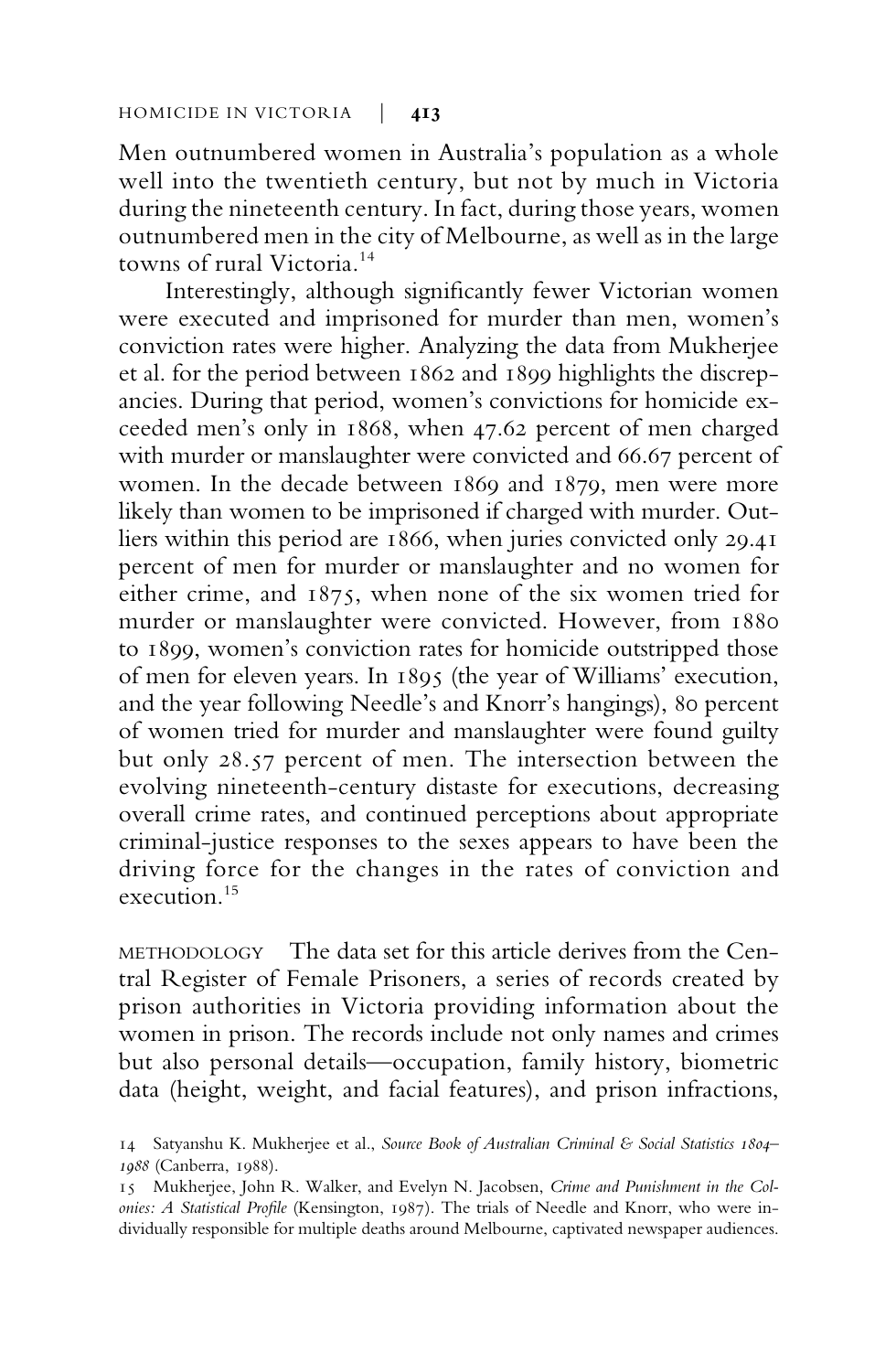as well as whether a prisoner had family in the colony, had migrated to or within Australia (if relevant), and had taken her children with her to prison or left them in the care of someone else. Later entries would also include a photograph or mug shot. Upon entry to prison, each woman would have a record that could be augmented on any subsequent return to prison. Record keeping was efficient, with rare redundancies.

Ninety-five of the 6,042 first-time female prisoners in the records from 1860 to 1920 committed either murder or manslaughter (the fact that one woman was convicted of murder in one year and manslaughter later in her criminal career is the reason why the findings refer to ninety-six cases but only ninety-five women). This entire data set includes neither women who began offending prior to 1860 nor those who were first imprisoned after 1920. Although it is highly informative, it has limitations, such as women not always being forthright about prior convictions or prison authorities not recording details of minor infractions that incurred no punishments or fines. The data set also notes only where the trials were held, not necessarily where the crimes occurred, although trials normally took place in a large town nearby. The records also lack information about women's future re-appearances before the courts. For instance, the last recorded conviction of Mary Garbolini was for assault and threatening to murder in 1893, omitting multiple court appearances in 1895 for having no lawful means of support that were either dismissed or incurred a fine in lieu of imprisonment. The data also have information only about women found guilty of homicide; many more cases could have involved women who murdered an adult or child but either hid their crime effectively or were acquitted of it because of mitigating circumstances.

The data for homicide conviction and prison admission of rural women (that is, those outside Melbourne) appear to be sparse pre-1880; only one region returned results between 1860 and 1880. In regions where only post-1880 homicide conviction data are available, conviction data from 1860 to 1880 for all other offenses have seen use in other analyses. Why two decades of data are missing from the prison registers for women convicted of homicide is unclear. The Supreme Court register shows that rural women were charged with, and convicted of, homicide but what happened to these women following their trials is a mystery since admission data from the prisons are missing. The low rate of homicide convictions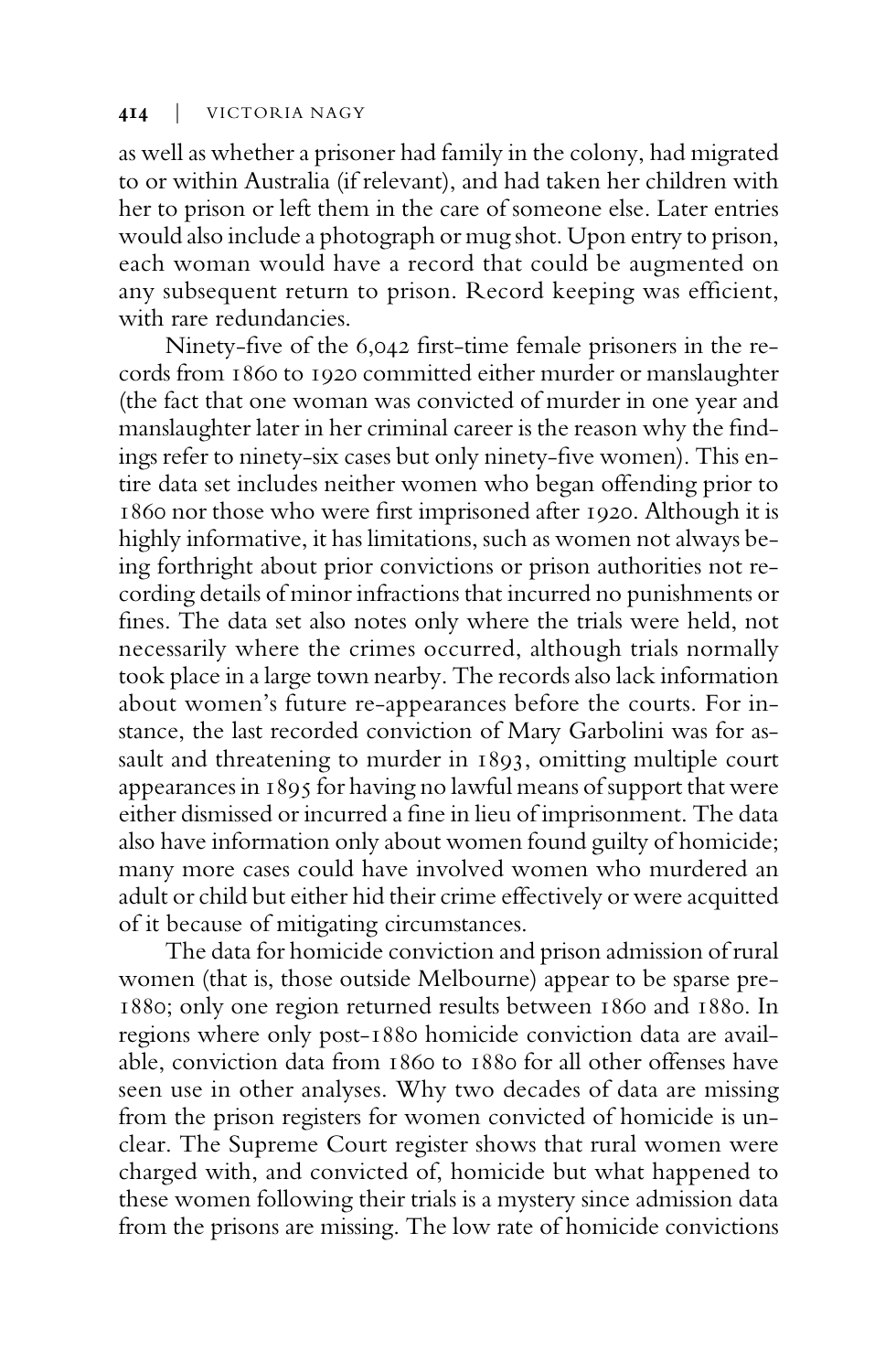| <b>CRIME</b> | <b>COUNT</b> |
|--------------|--------------|
| Murder       | 64 (66.7%)   |
| Manslaughter | $32(33.3\%)$ |
| Total        | 96 (100%)    |

Table 1 Total Number of Homicide Convictions

for women in some regions of Victoria across the entire six-decade span of this research is suggestive of local pressure on authorities to refrain from charging women, to grant them clemency instead, or to convict them of lesser charges; homicides by women tied to illicit sex work or reproduction (abortions and infanticides) often did not result in any charges.<sup>16</sup>

Variables not available for the 6,042 women in the Central Register of Female Prisoners, such as facts about the victims, were drawn from the National Library of Australia's "Trove" database. The ninety-five women tried and imprisoned for murder (including "threatening to murder") or manslaughter who qualified for this study excluded those convicted of infanticide, under the charge of concealment of birth, because outright murder in their case could not be proved.

DETAILS ABOUT THE HOMICIDES The results from the analysis of the homicide data set support the findings of prior research that homicide is not prevalent among female criminals and that the victims of female offenders are overwhelmingly people with whom the women have close, often familial, relationships.<sup>17</sup>

As noted above, more women were convicted of murder than manslaughter (see Table 1). However, only four women were executed in the period spanning these records, accounting for only 4.2 percent of the women convicted of murder. A focus on the executed female results only—a minority within a minority—cannot

<sup>16</sup> Cannon, Woman as Murderer, 1994; Mukherjee, Walker, and Jacobsen, Crime and Punishmen; Piper and Nagy, "Offending Patterns"; idem, "Risk Factors"; idem, "Urban and Rural Offenders"; Allen, Sex and Secrets, 1990.

<sup>17</sup> Sentencing Advisory Council, Homicide in Victoria: Offenders, Victims and Sentencing (Melbourne, 2007); Carlos Carcach and Marianne James, "Homicide between Intimate Partners in Australia," Trends and Issues, XC (1998), 1-4.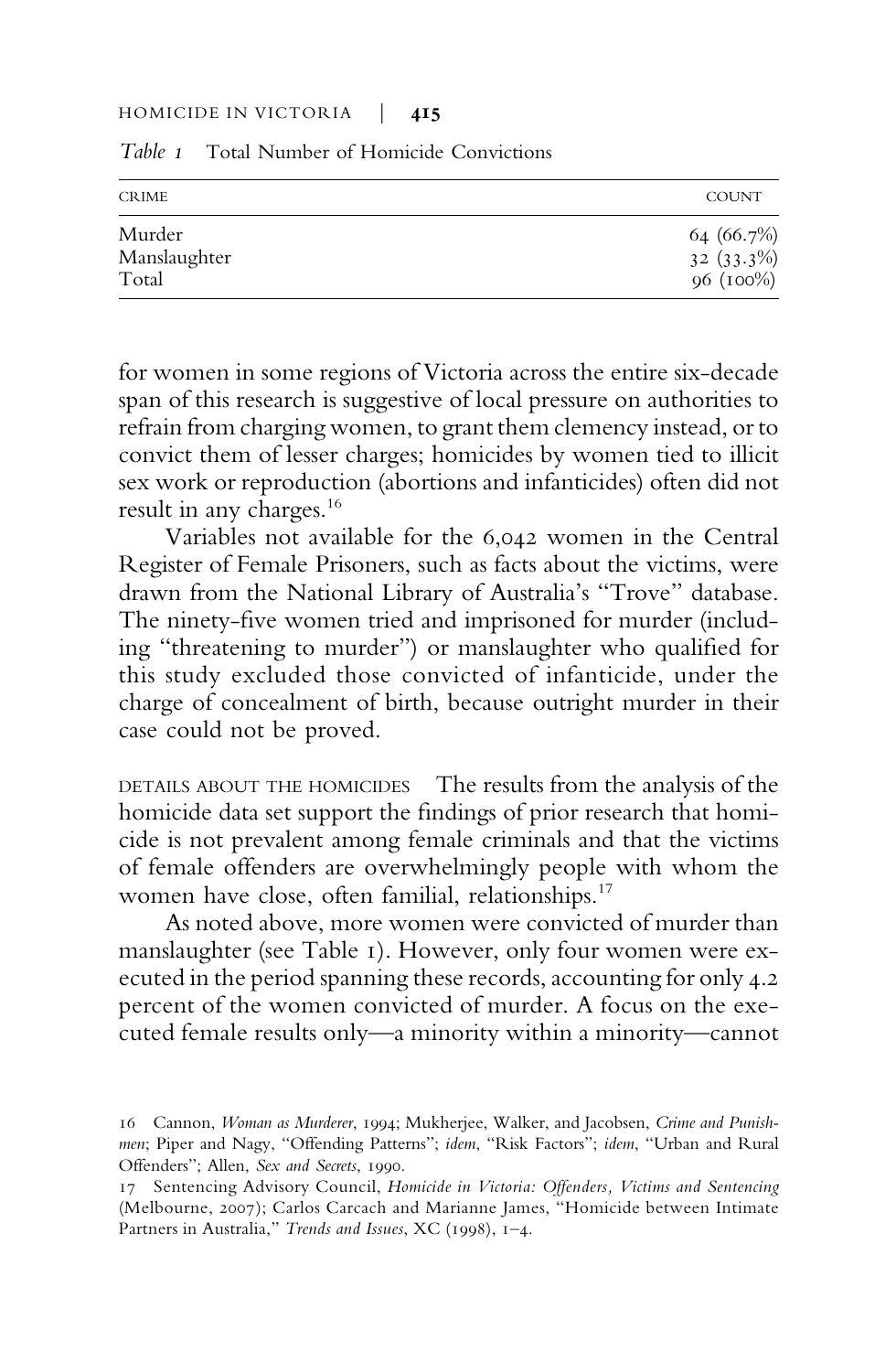



provide much detail about how the criminal-justice system dealt with homicide by women in general. The discrepancy between murder and manslaughter convictions is evident today in Victoria, where female offenders are more likely to be charged and convicted of murder than manslaughter. Men, however, are more likely to be convicted of manslaughter than murder. This pattern does not appear to be the norm across Australia. For example, in New South Wales fewer women are convicted of murder than manslaughter, suggesting that contemporary Victorian homicide convictions of women is mirroring historical trends. The reason is unclear; no comparative analysis of current sentencing practices across states in Australia today, nor any analysis of homicide offending in Victoria outside the focus on deaths resulting from domestic violence, appears to be available.<sup>18</sup>

Not only were more women convicted for murder than manslaughter; murder conviction rates were also routinely higher (sometimes exceptionally so) than manslaughter rates (see Figure 1). The fact that more women were convicted of murder than manslaughter as the period progressed demonstrates that the courts had by no means become more lenient during the nineteenth century. Indeed, in the present, as in the past, women are more likely than men

<sup>18</sup> Sentencing Advisory Council, Homicide in Victoria, 2007; Isabel Taussig, "Sentencing Snapshot: Homicide and Related Offences," Crime and Justice Statistics Bureau Brief, Issue Paper no. 76 (February 2012), 2–3.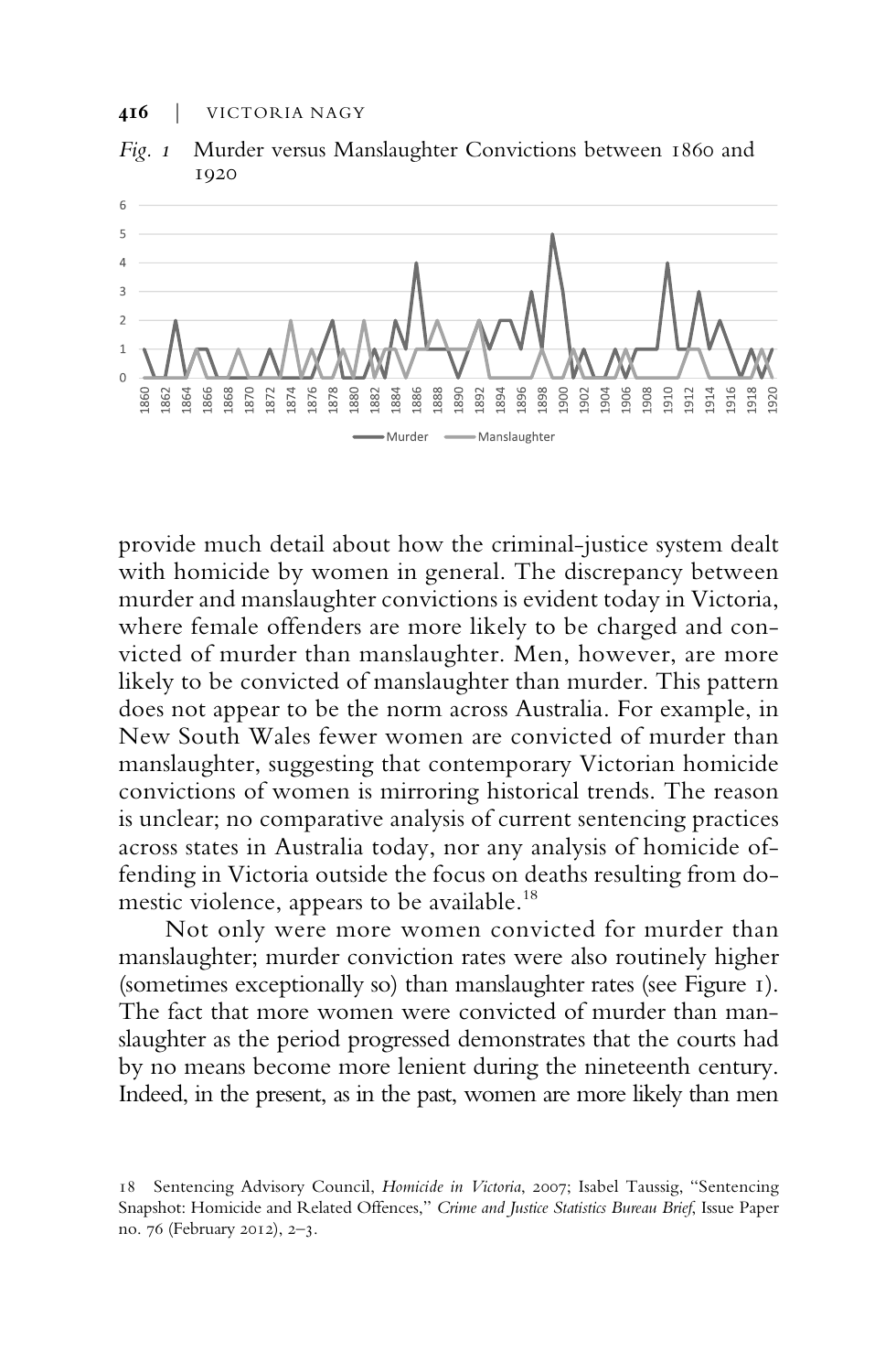to be imprisoned on minor charges. The evidence fails to confirm the argument about the courts' leniency regarding women's imprisonment.<sup>19</sup>

Although the rate at which women hanged was lower than that of men, the prison sentences for women convicted of murder were often measured in years. Earlier studies claimed that sentences and treatment that avoided imprisonment were indications of authorities' view of women's offending as the outcome of psychological malady. Only one of the women charged with manslaughter was transferred to a lunatic asylum (in 1887), whereas thirteen of the women charged with murder were transferred either to a benevolent asylum (one), a lunatic asylum (eight), or another institution (four) during their sentence. The earliest transfer of a murderess happened in 1887. Asylums were not established until 1848 (when Victoria was still technically part of the colony of New South Wales); by 1887, the six in operation were becoming overcrowded. As the nineteenth century progressed, evolving views about mental illness resulted in an increasing number of criminals (both male and female) being transferred to various institutions instead of serving prison sentences. The records show that 293 women of the 6,042 prisoners from 1860 to 1920 were transferred to other institutions, but only fourteen of them (or 4.78 percent of the transfers) were convicted of homicide.

That women convicted of homicide were not transferred from prison to other institutions prior to 1887 begs the question of why authorities continued to see prison as appropriate for women found guilty of homicide when their culpability might have been in doubt. Moreover, nineteenth-century treatment in asylums was just as traumatic for women, or even more so, as that in prisons. The institutionalization and medicalization of criminal behavior helped to shift how contemporaries tended to perceive women's guilt; the "badness" of criminal women stemmed not just from their conniving nature but also from their "madness." Notwithstanding the contention that women's transfer from prison to asylum was a sign of legal chivalry or benevolence, the change in venue could leave women at the governor's pleasure far longer than their original sentence did. As Coleborne states, Victoria's asylums were as much a judicial and punitive space as they were a last resort for those considered to be a danger to themselves

<sup>19</sup> Marilyn McMahon, "No Bail, More Jail? Breaking the Nexus between Community Protection and Escalating Pre-Trial Detention," Parliamentary Research Paper No. 3 (Melbourne, 2019), available at https://apo.org.au/node/253906.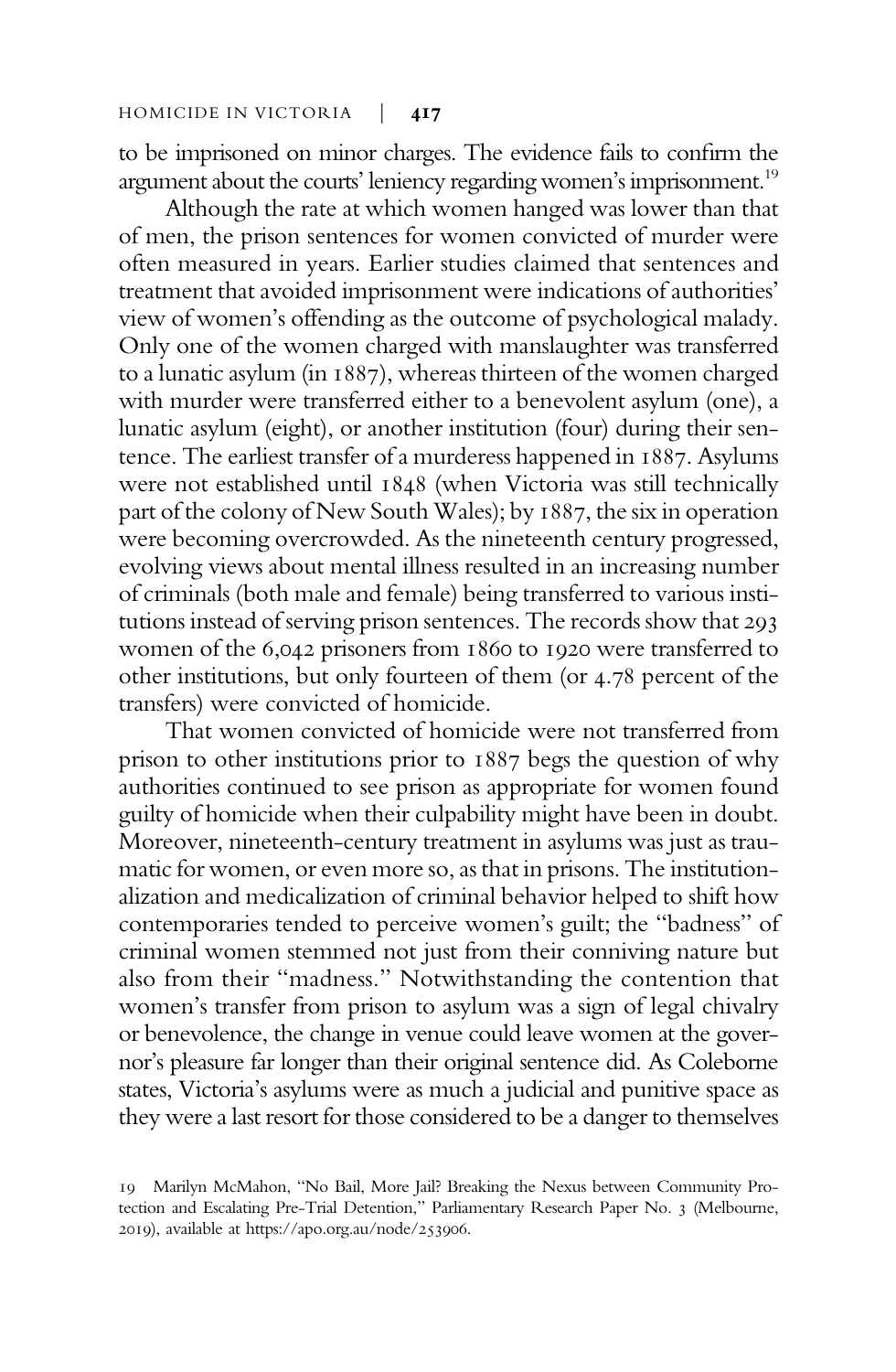| <b>DURATION</b>   | <b>MURDER</b> | MANSLAUGHTER |
|-------------------|---------------|--------------|
| 3 months or less  | Ω             | I $(1.04\%)$ |
| $3-6$ months      | $2(2.08\%)$   | $8(8.33\%)$  |
| $6-12$ months     | Ω             | $8(8.33\%)$  |
| 12 months or more | $46(47.92\%)$ | 15(15.63%)   |
|                   |               |              |

Table 2 Longest Sentence Served in Prison

NOTE The totals do not include institutional transfers, deaths in prison, or executions.

or the community. Once confined, patients had a difficult time getting released.<sup>20</sup>

For those women not transferred to other institutions, the shortest prison sentences for murder (three to six months) were assigned only in 1876 and 1882, one for the stabbing death of a man and the other for threatening to murder. From 1882 onward, women convicted of murder received a custodial sentence of twelve months or more, often with hard labor or solitary confinement (see Table 2). Whether they served the whole sentence often depended on their behavior in prison; good behavior could see a prisoner released well before the end of a sentence. However, 23.1 percent of females imprisoned on a murder charge also committed infractions while in prison, ranging from having yarn or a book in a cell to quarrelling with other prisoners, guards, or even the prison governor. Women convicted of manslaughter caused more frequent headaches for prison authorities; 34.4 percent of them made trouble during their incarceration, although much of it involved insolence or misconduct rather than physical altercation. The difference in the behavior of women incarcerated for murder rather than manslaughter may indicate a difference in the profiles of the women convicted of these two crimes, or it may reflect prison authorities' distinct disciplinary tendencies regarding these offenders.

Most of Victoria's female homicide cases were tried in Melbourne. Urban locations are often associated with crime and violence because

<sup>20</sup> Shurlee Swain and Nell Musgrove, "Contained and Confined: Female Incarceration in Nineteenth-Century Australia," in Paul Ashton and Jacqueline Z. Wilson (eds.), Silent System: Forgotten Australians and the Institutionalisation of Women and Children (North Melbourne, 2014), 6; Siobhan Weare, "'The Mad,' 'the Bad,' 'the Victim': Gendered Constructions of Women Who Kill within the Criminal Justice System," Laws, II (2013), 337-361; Rychner, "Murderess or Madwoman"; Cathy Coleborne, "Legislating Lunacy and the Female Lunatic Body in Nineteenth-Century Victoria," in Diane Kirby (ed.), Sex, Power and Justice: Historical Perspectives on Law in Australia (Melbourne, 1995), 86–98; Morrissey, When Women Kill, 203; Weare, "'the Mad,' 'the Bad,' the 'Victim,'" 337–338.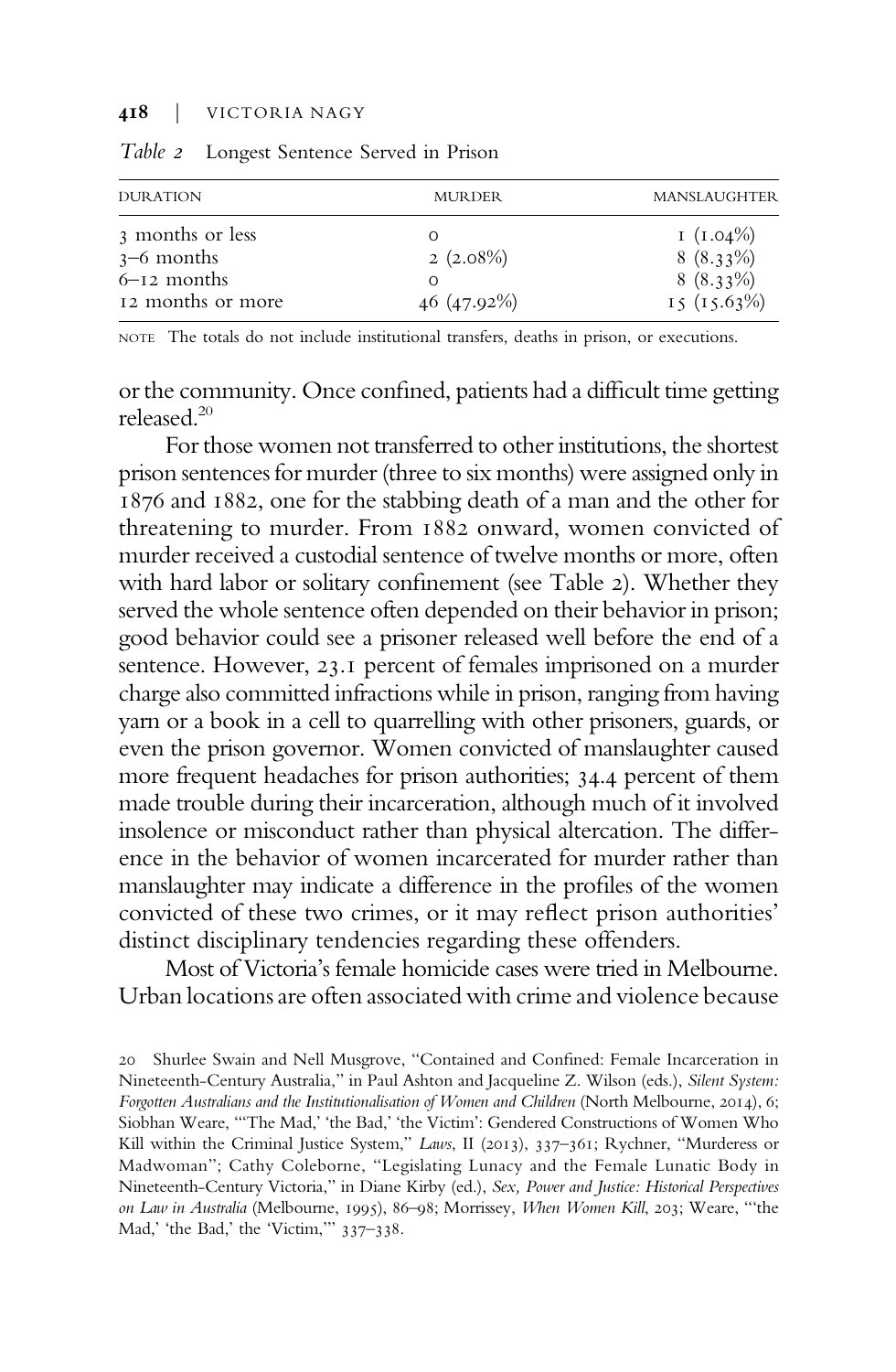of the number of people living within close quarters. Yet, Melbourne's populace spread across a much larger geographical area than did that of other cities in the nineteenth century. Although Melbourne's central business district (CBD) had a dense population, the majority of Victorians did not live there; most of them lived in rural locations until the early 1900s, when the urban population finally overtook the rural one. Similarly, although more women resided outside Melbourne than within the city proper, Melbourne women were over-represented in the prison records, probably because of its policing. The colonial government closely regulated urban life to ensure that the city of Melbourne was "cleaned up," although the growing population of the colony meant that police recruitment there was always a step behind that of other places. In the mid-nineteenth century, the police/population ratio was 1 to 250, insufficient to cover the whole colony but adequate for a primary focus on Melbourne.<sup>21</sup>

Outside of Melbourne, the Loddon region of Victoria, including locations such as Bendigo and Kyneton, which were boomtowns during the nineteenth-century gold rushes, witnessed the highest number of women convicted of murder. In this region, a woman was convicted of murdering an infant on one occasion, her older children on two occasions, and her husband on three occasions (one case is unknown). Another regional center of Victoria that drew a large population during the gold rushes was Ballarat in the Central Highlands, where two of the four women convicted of murder were accused of killing their offspring, one died during a botched abortion, and one committed a crime now unknown (see Table 3).

As noted earlier, the data under-represent rural women in all regions (except Loddon) between 1860 and 1880. Even on the basis of Supreme Court data instead of prison admissions for this period, the number of women not from Melbourne convicted of homicide barely rises. Only four women were convicted of homicide in rural Victoria during this period, two of them found in the data set of prison admissions. During the same period, seventeen women were convicted and imprisoned in Melbourne for murder and manslaughter. The implication is that the urban and rural criminal-justice

<sup>21</sup> Nagy and Piper, "Urban and Rural Offenders"; Sarah Hayes and Barbara Minchinton, "Diversity and Change in Little Lon: Ongoing Historical and Archaeological Research," in Tim Murray et al. (eds.), The Commonwealth Block, Melbourne: A Historical Archaeology (Sydney, 2019), 107; David Taylor, "Melbourne, Middlesbrough and Morality: Policing Victorian 'New Towns' in the Old World and the New," Social History, XXXI (2006), 31.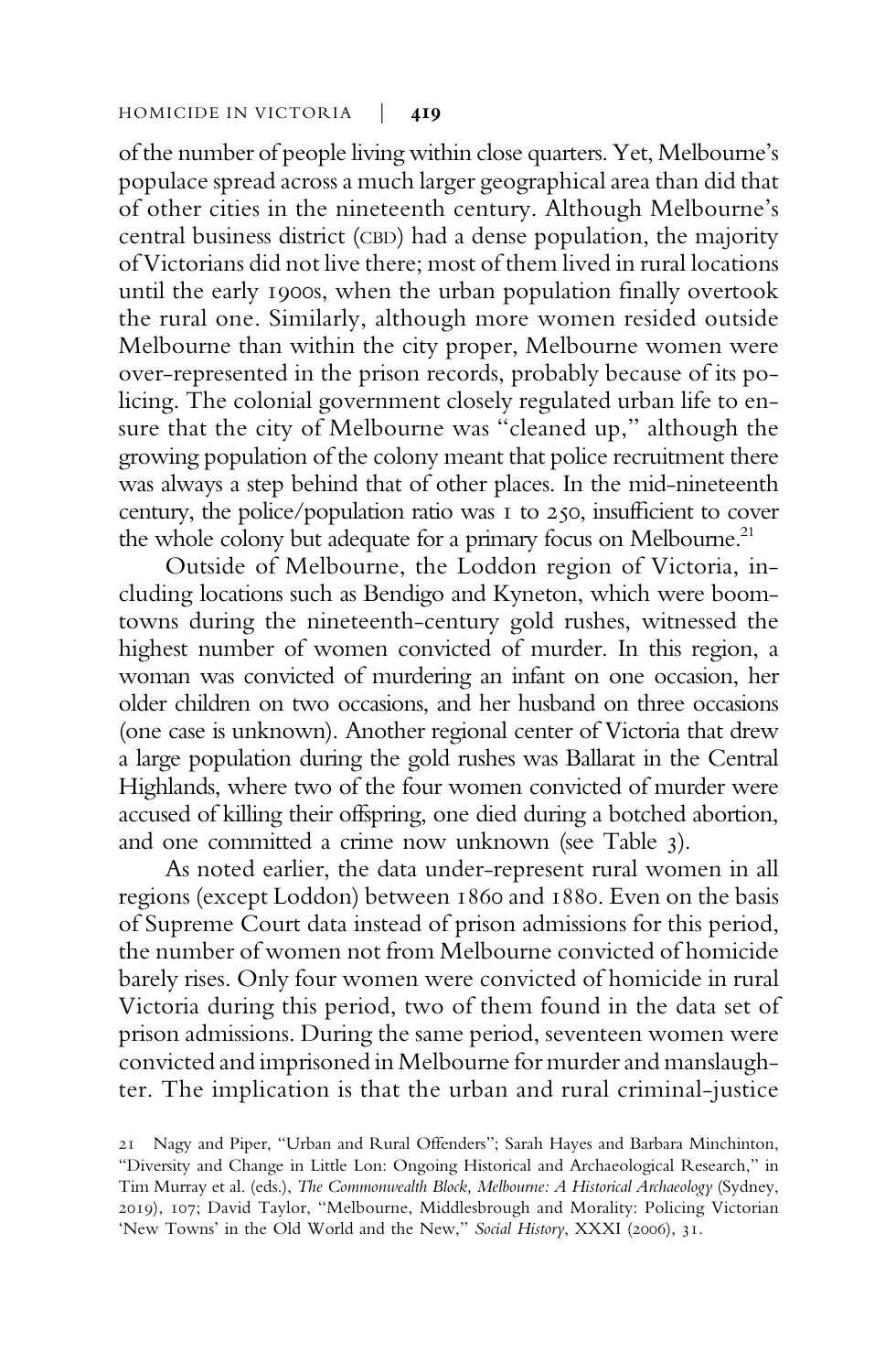| <b>REGION</b>           |    |          | MURDER PERCENTAGE MANSLAUGHTER PERCENTAGE |            |
|-------------------------|----|----------|-------------------------------------------|------------|
| Barwon South West       | 2. | 3.1      |                                           | 3.1        |
| Central Highlands       |    | 6.2      |                                           | 9.4        |
| Gippsland               |    | $\Omega$ |                                           | 6.3        |
| Goulburn                |    | 1.6      | ∩                                         | ∩          |
| Loddon                  |    | 10.9     | ∩                                         | Ω          |
| Mallee                  |    | $\Omega$ | ∩                                         |            |
| Ovens Murray            | 6  | 9.4      | O                                         | ∩          |
| Wimmera Southern Mallee |    | 4.7      |                                           | 3.1        |
| Melbourne               | 4Ι | 64.I     | $2\zeta$                                  | 78.I       |
| Total                   |    | 100      | 32                                        | <b>IOO</b> |

Table 3 Regional Rates for Murder and Manslaughter Convictions

systems in Victoria varied, not that rural women did not kill. Four explanations are possible: (1) Rural women may just have been better at hiding their crimes; (2) authorities may have decided not to press charges against women who killed their partner in self-defense; (3) coronial inquests may have refrained from recommending murder charges more often; or (4) rural juries may have acquitted more women of murder and manslaughter than did urban juries. Community pressure on coroners to either raise or drop charges (sometimes based on little else than gossip) are in evidence elsewhere in the English-speaking world. Coroners in rural locations across Victoria could have been susceptible to such pressures. The idea that no women murdered or accidentally killed someone in, say, the Mallee (which included larger settlements like Maryborough and Mildura, both of which recorded imprisonment of many women for nonlethal crimes) for sixty years is difficult to believe. More likely, the social and political pressures on authorities there differed from those in Melbourne, resulting in few deaths investigated or classified as suspicious.<sup>22</sup>

The victims of women convicted of murder were similar to those of women convicted of manslaughter (see Table 4), though the circumstances of the crimes were usually not the same. Arguments that nineteenth-century infanticide or filicide in English-speaking territories were often due to women's concerns about loss of employment, finances, and shame or to money-making "baby farming"

<sup>22</sup> Ian Burney, Bodies of Evidence: Medicine and the Politics of the English Inquest, 1830–1926 (Baltimore, 2000).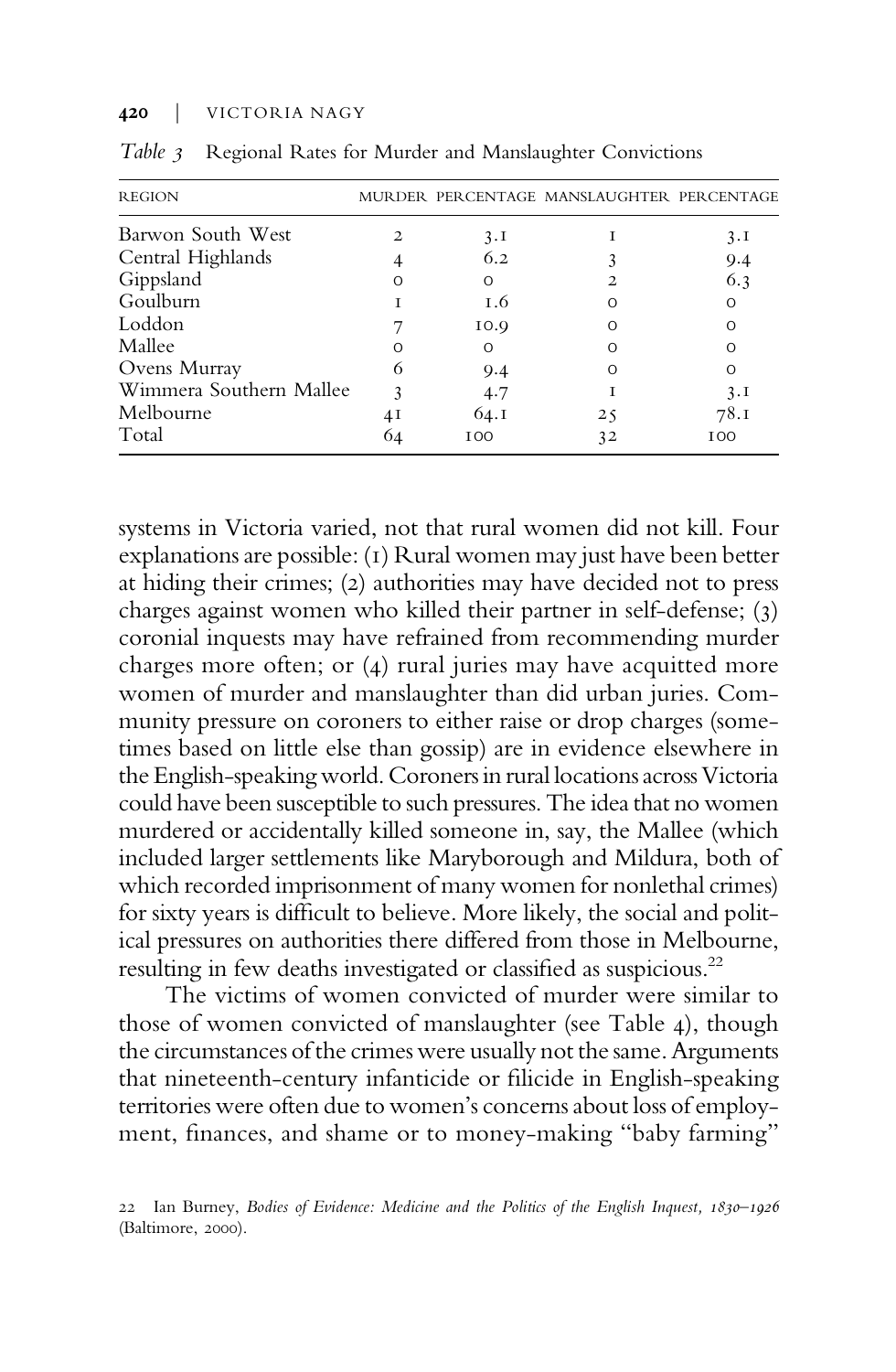| <b>VICTIM</b>           | MURDER   |      | PERCENTAGE MANSLAUGHTER PERCENTAGE |         |
|-------------------------|----------|------|------------------------------------|---------|
| Infant or child         | 33       | 51.6 | 18                                 | 56.2    |
| Known adult men         |          | 14.0 |                                    | 12.5    |
| Known adult women       | т8       | 28.1 |                                    | 18.8    |
| Male or female stranger | $\Omega$ | O    |                                    | $\circ$ |
| Unknown                 |          | 6.3  |                                    | 12.5    |
| Total                   | 64       | 100  | 32                                 | 100     |

Table 4 Homicide Victims

NOTES This count reflects the number of women convicted of murder or manslaughter, not the number of victims. "Unknown" means that neither the prison record nor newspaper records make mention of either the women or their victims.

schemes appear in discussions of Victoria's murder and manslaughter convictions, but with key differences. Baby farming was an ongoing financial arrangement whereby an individual (usually a retired nurse) would receive payment for the care of (often illegitimate) children whose mothers had given them up. Only one woman, Knorr, was convicted of murder, and hanged, in conjunction with baby farming; four of the charges for manslaughter involved baby farming. The fact that none of these four women could be tied to the death of more than one infant—as opposed to Knorr, who was responsible for three deaths—can account for why juries found them guilty of manslaughter rather than murder. Baby farming evoked the same moral panic about the "slaughter of innocents" in Victoria as in the United Kingdom. However, its ties to governmental concerns about a declining white and non-convict population in the young colony explains why so few Victorian homicide cases involved baby farmers.<sup>23</sup>

In the murder convictions for infanticide, three infants died of neglect, and three newborns were deemed to have been killed by their mothers. Of the eight cases of filicide, six involved more than one child, all of them part of a murder/suicide attempt on the part of the mother, who survived. Apart from whether a suicide attempt was involved, these women were judged as temporarily insane and either sent to asylums or released after a short prison sentence, the longest of which was that of Mary Cuthbert, who spent five years in prison for murdering her child. Five of the eight women

<sup>23</sup> Nicole Goc, Women, Infanticide and the Press, 1822–1922: News Narratives in England and Australia (New York, 2016); Nash and Kilday, Cultures of Shame.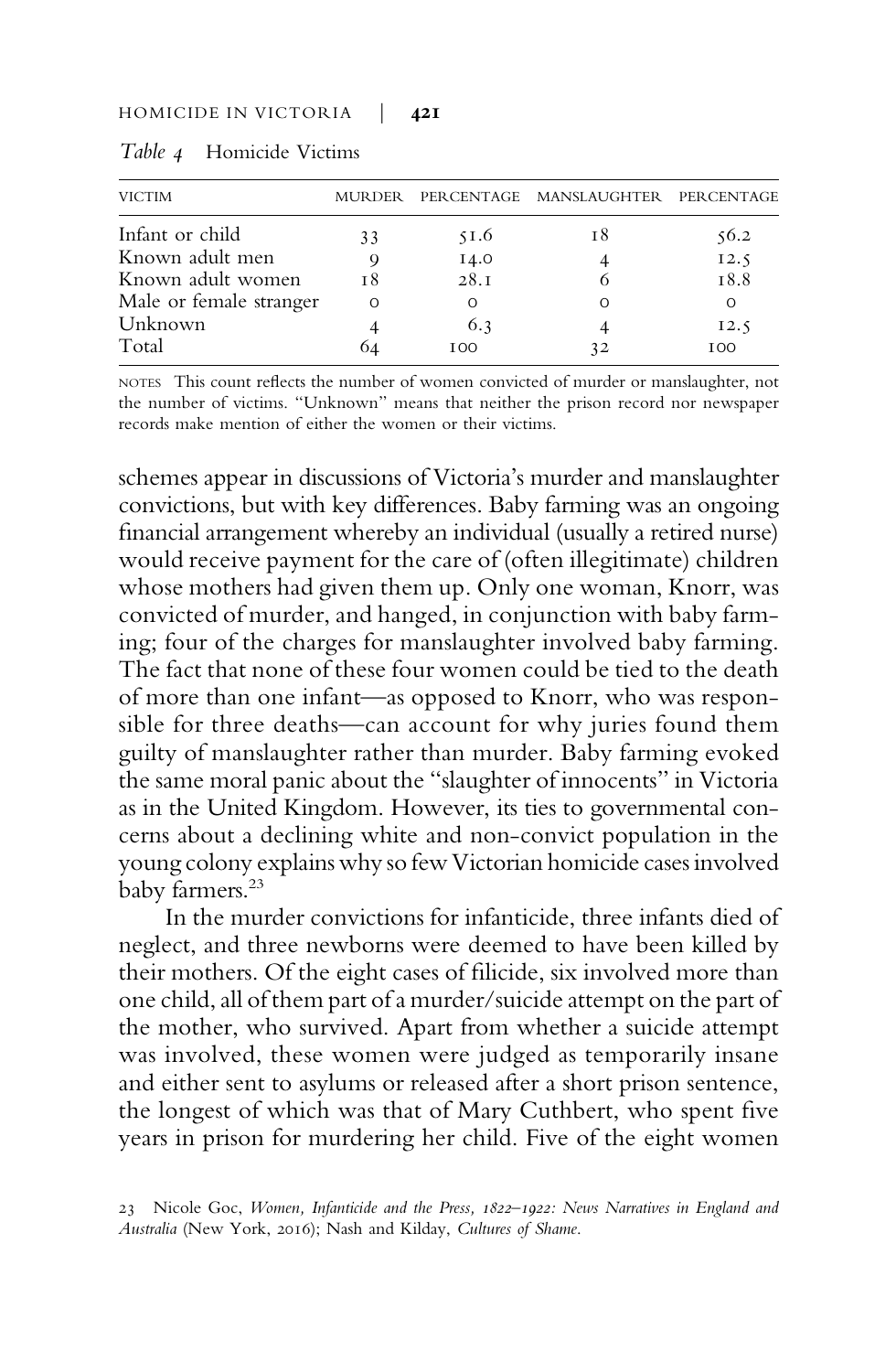ended up in asylums to receive treatment for "insanity." Thus, a mother killing her children, especially when also attempting suicide, was indicative of a psychological imbalance that required the compassion of authorities.

In the manslaughter cases, three of the deaths involved children older than twelve months; the rest of them were infants, predominantly newborns. These infants were either (arguably) killed by accident (for example, Margaret Turnbull accidentally suffocated her two-month-old after falling sleep while drunk); by neglect (Catherine Kelly's infant died of burns from a previous accident not treated appropriately); or by malicious expedience (Mary Louisa Harrison disposed of her child immediately after giving birth so that she could attend festivities in town, although as a twenty-one-year-old servant, she probably would have lost her job, anyway, had the birth been discovered). When women were charged with killing their infants, public sentiment was often on the side of the woman; letters to newspaper editors in the colony frequently called men to account for the care of children to prevent such deaths.<sup>24</sup>

Contrary to expectations at the time, Elizabeth Scott was the only woman to hang in Victoria for the murder of her husband, even though she was merely an accomplice to the two men who shot him. Contemporary research into women's murder of male partners or husbands indicates that women kill adult men out of self-defense or in defense of their children. Four of the nine women (44 percent) who killed a man made that very claim. Ann Hayes, Ellen Ann Francis, Eliza Lucas, and Mary Ann Silk killed their husbands or partners during "quarrels." In 1875, Ellen Ann Francis killed Robert Davies with a single stab to the chest after he hit her. The jury recommended mercy for her given the "provocation" of Davies'actions. Her death sentence was commuted to six months in prison. By 1884, authorities had become less willing to imprison a woman for such short sentences after murdering a male intimate partner. Mary Ann Silk claimed that her drunk and aggressive husband threatened to shoot her when she confronted him about sexually assaulting their thirteen-year old daughter. Silk used an adze

<sup>24</sup> These were not the only cases of mothers killing their infants in the colony, but they were the only ones considered serious enough to warrant a murder charge rather than the lesser charge of concealment of birth. For examples of responses to infanticide and women's imprisonment for it, see Mount Alexander Mail, 22 Feb. 1865, 3; Ballarat Star, 21 May 1880, 3.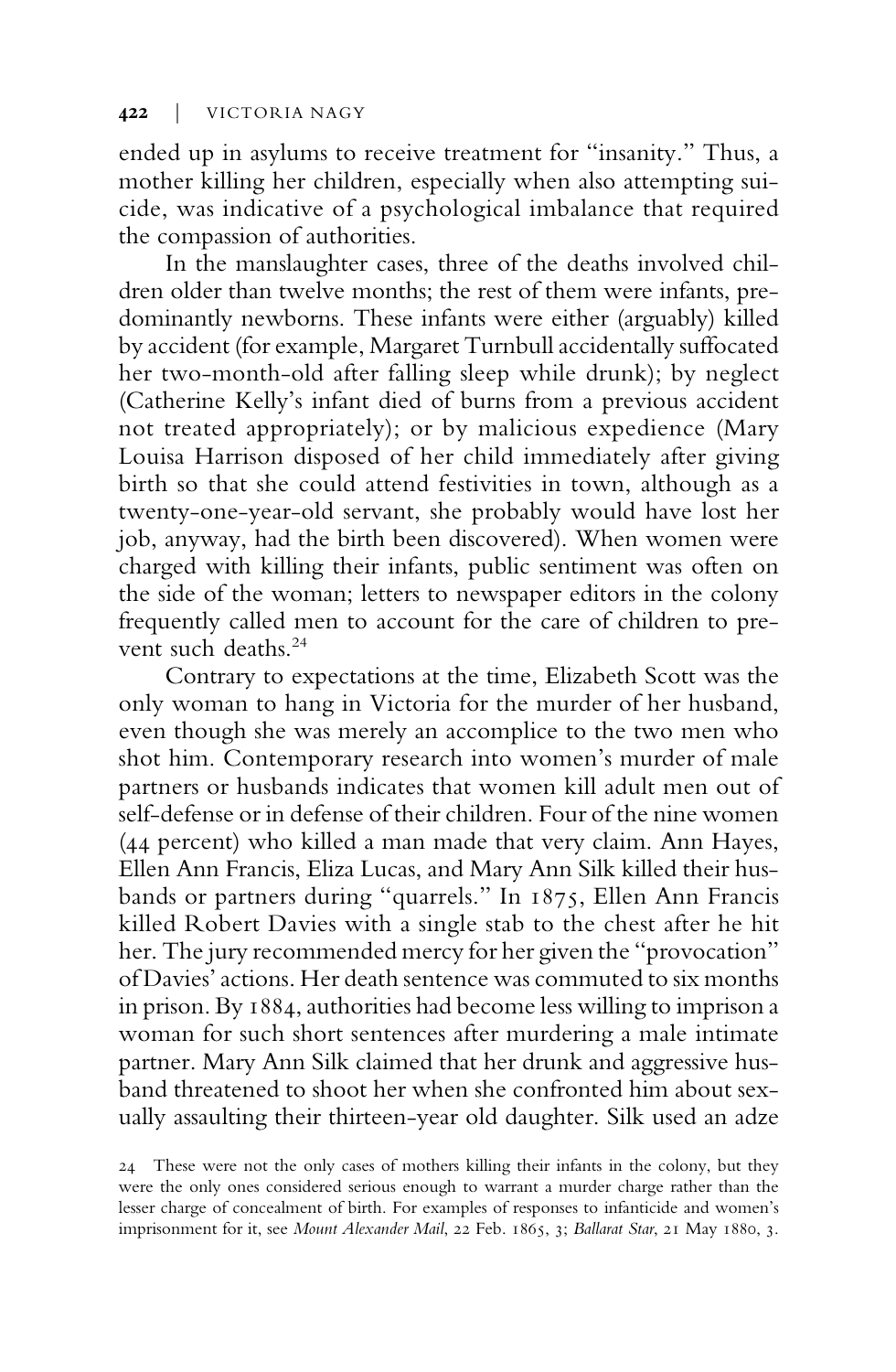(an axe-like weapon) to kill him. According to Silk, he had threatened her before, but, in this instance, she was protecting her daughter, who corroborated the story at the trial. The jury recommended mercy; the judicial response was to commute the death sentence to twenty years' hard labor, of which Silk served fifteen.<sup>25</sup>

Although no woman was convicted of killing a stranger, twentyfour of the ninety-five women (25.3 percent) were convicted of killing a female associate, more of them for murder than for manslaughter. This breakdown of victims runs counter to the English and Welsh data. Only 6.9 percent of women sentenced to death in England and Wales had killed a female acquaintance between 1900 and 1949. In England and Wales, women killing women was an aberration; in Victoria, it was commonplace. Six of the eighteen women convicted of murder in this category were known abortionists who had accidentally killed their clients. At a time of limited birth-control options, terminating pregnancy via abortion was a regular occurrence, albeit one that ran a strong risk of sepsis after the operation. In the wake of publications like The Bulletin in Sydney and The Bull Ant in Melbourne romanticizing the bachelor life—praising men for leaving their families to roam the colonies or seek pleasure in the city—wife abandonment rates were high in the colonies. Alice Jepson explained that she killed her child and attempted suicide out of a fear that her husband was intent on abandoning her. Women who were pregnant at the time that their husbands abandoned them had the choice of giving birth and having another mouth to feed (at a time when the average Melbourne family had eight children), killing their offspring, or having an abortion.<sup>26</sup>

Abortionists like Elizabeth Taylor frequently came before the courts on numerous occasions. One of Taylor's seven court appearances resulted in one murder and one manslaughter conviction, though she did not serve either of the sentences to the end. While abortion was a taboo topic, Victoria's courts regularly heard about

<sup>25</sup> Debbie Kirkwood and Mandy McKenzie, Justice or Judgement? The Impact of Victorian Homicide Law Reforms on Responses to Women Who Kill Intimate Partners (Melbourne, 2013), 5. 26 Ballinger, Dead Woman Walking, 129; Marilyn Lake, "Historical Reconsiderations IV: The Politics of Respectability: Identifying the Masculinist Context," Australian Historical Studies, XXII (1986), 116–131; Christine Twomey, Deserted and Destitute: Motherhood, Wife Desertion and Colonial Welfare(Kew, 2002). For Alice Jepson, see VPRS24/P0000, Unit: 001164; VPRS30/P0, Unit 1179, item 212, Victorian Public Record Office.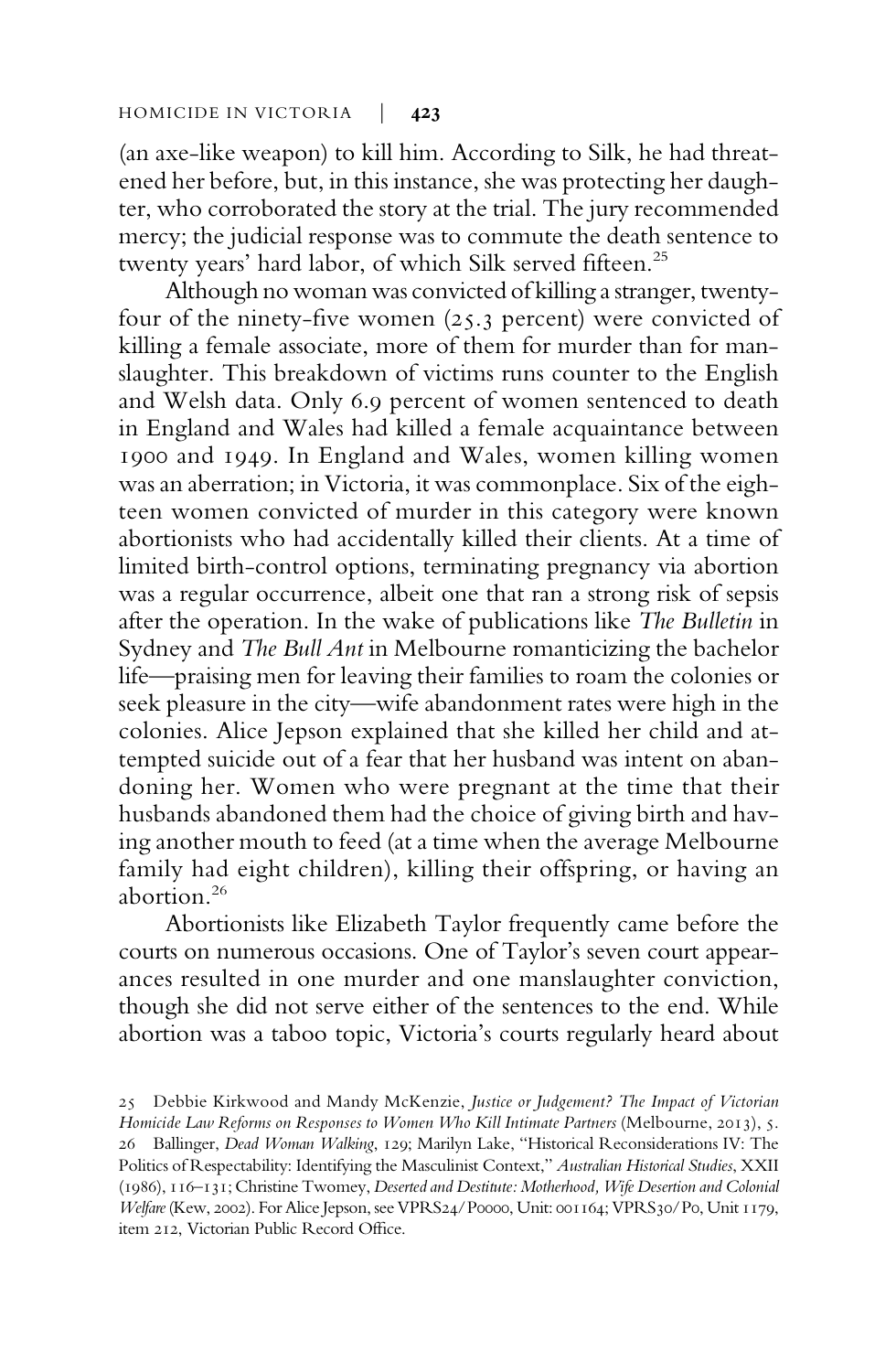botched procedures and sentenced women for killing or injuring women desperate to rid themselves of a pregnancy; only the most extreme cases of a dead client appear to have resulted in a homicide charge for an abortionist.

In all other instances of female homicide, victims were either mothers, sisters, or close friends with whom offenders had a disagreement, and in which alcohol and frayed tempers fueled by jealousy were contributing factors. Several instances do not fit any category, such as that of the three Hampton sisters and their mother who were transferred to lunatic asylums after they all appeared to have had simultaneous mental breakdowns and stabbed the youngest Hampton girl to death.<sup>27</sup>

DETAILS ABOUT THE OFFENDERS Although Victoria was a relatively young colony with inhabitants from much of the British Empire and indeed the world, the data demonstrate that most of its homicide offenders were born there. Forty-five of the ninety-five women (47.3 percent) were born in the colony; the second-highest place of origin was Ireland (fifteen women or 15.8 percent); third was England with (9 or 9.5 percent); fourth was Scotland (eight or 8.4 percent); and fifth was New South Wales (six women or 6.3 percent). Previous scholarship established that a variety of factors was responsible for the large proportion of Irish women in the records. Irish migrants often were in trouble because of their low socioeconomic status, which induced some of them into a life of crime, and because of the persistent anti-Irish prejudice of the police and the courts.<sup>28</sup>

The age of the women committing either murder or manslaughter mirrors broader offending trends in nineteenth-century Victoria, bearing similarities with other contemporary findings. Most women convicted of murder (sixty-two of them or 64.4 percent) were between the ages of twenty and thirty-nine (a mean of 31.8 years and a standard deviation of 10.8). Manslaughter offenders were only slightly older (a mean of 32.4 years and a standard deviation of 14.7). Currently, the greatest number of Australian female homicide offenders in any one age group are in the age bracket of thirty-five to forty-nine (35 percent of the total), although women

<sup>27</sup> The Herald, 23 Sept. 1886, 3.

<sup>28</sup> Piper and Nagy, "Offending Patterns."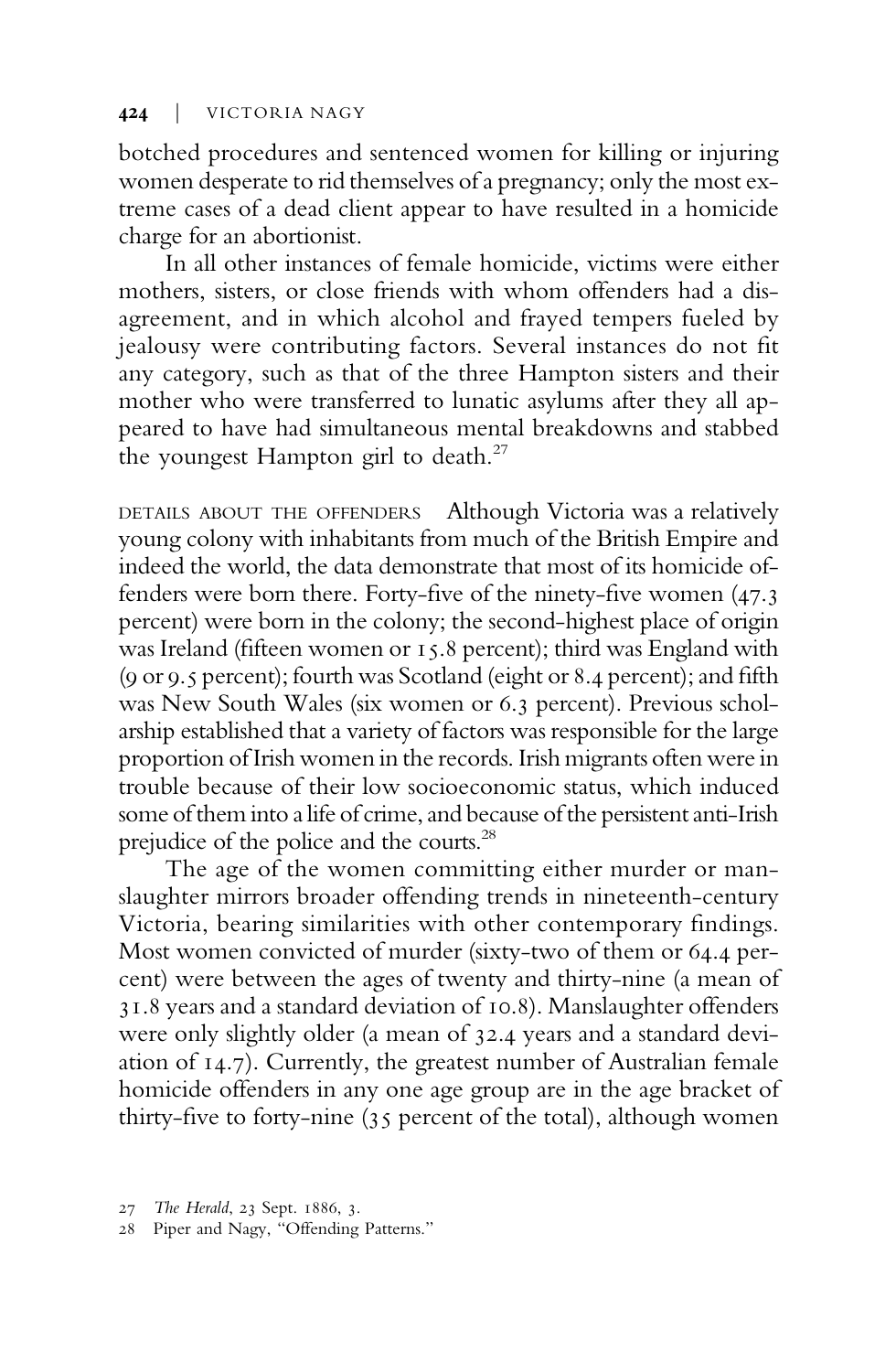| AGE             | <b>HOMICIDE</b> | <b>MURDER</b> | <b>MANSLAUGHTER</b> |
|-----------------|-----------------|---------------|---------------------|
| Under 20        | IO              | 6             |                     |
| $20 - 29$ years | 35              | 23            | I <sub>2</sub>      |
| 30-39 years     | 27              | 19            | 8                   |
| 40-49 years     | 12              | 8             |                     |
| 50-59 years     | 6               |               |                     |
| 60-69 years     |                 |               | Ω                   |
| Over 70         | 2               | O             | $\overline{2}$      |
| Missing         |                 |               |                     |
| Total           | 95              | 63            | 32                  |

Table 5 Age Range of Offenders at First Conviction

younger than thirty-five, spread over two age subgroups, commit 56 percent of these killings in Australia.<sup>29</sup>

As is the case today, few women between 1860 and 1920 had their first homicide conviction under the age of twenty, although the youngest was a girl of thirteen years named Margaret Gallagher, convicted of manslaughter in 1879 for allowing an infant in her charge to die from shock after being burned with matches. All six women under the age of twenty who were convicted of murder were eighteen or nineteen years old when they killed their infants. All except one ended up in an asylum. Of those offenders charged with a single murder, 18.75 percent could be classified as "older" (between forty and sixty-nine years). The victims of their crimes were more varied than those of the younger women. Sophia Turrell, the eldest prisoner, who was sixty-two years old when convicted of slitting her grand-daughter's throat, suffered from dementia and was deemed unfit to stand trial. Infanticide was as unlikely to happen in this age group (only one case, involving a forty-two-year-old) as was filicide (likewise, one case). The victims were predominantly other family members—husbands, a sister, and a mother. Expectant mothers seeking abortions from women who had careers as nurses, however, were more likely to fall victim to older women than to younger ones (see Table 5 for the comprehensive data).<sup>30</sup>

<sup>29</sup> Australian Institute of Criminology, "Homicide in Australia: Victims and Offenders 2009–10 to 2013–14," available at [https://www.crimestats.aic.gov.au/NHMP/2\\_victims-offenders/](https://www.crimestats.aic.gov.au/NHMP/2_victimsffenders/) (accessed October 28, 2019). 30 Ibid.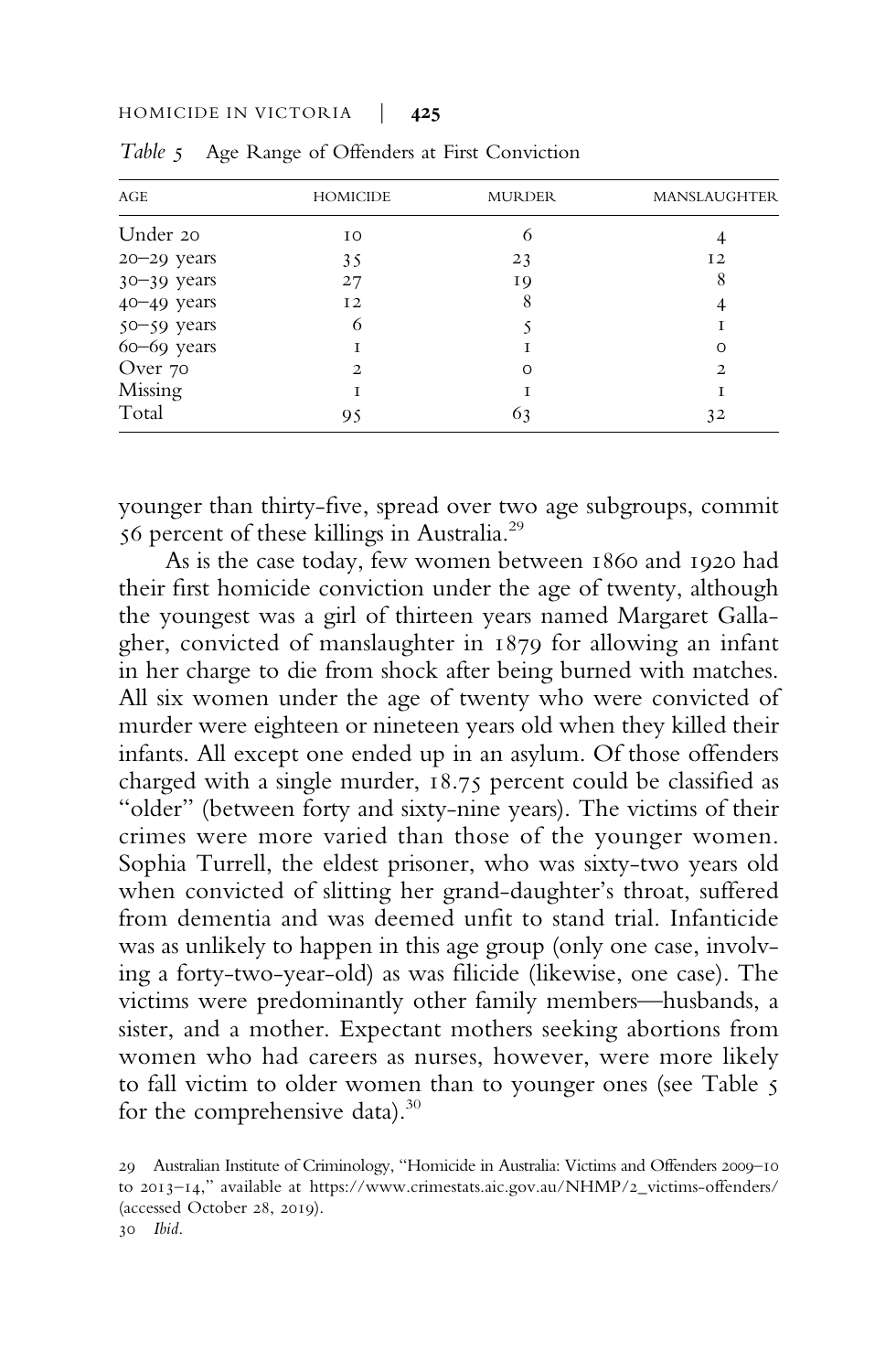Eighty of the ninety-five women had no prior convictions when first imprisoned for murder or manslaughter. Sixty-one of the murderers were one-time offenders, and three were repeat offenders who had served prison sentences for other charges. Manslaughter offenders were more likely to be recidivists; seven of them had records for other crimes. Repeat offenders charged with murder included women who had worked their way up to murder from low-level public disturbances like vagrancy; repeat offenders with manslaughter convictions had prior convictions for vagrancy, disorderly conduct, and larceny. Some women with an initial conviction for homicide de-escalated to such crimes of public order as drunkenness or vagrancy, possibly signaling issues with re-integration into society following their incarceration.<sup>31</sup>

Although occupations for women were more limited from 1860 to 1920 than they are today, the imprisoned women had an interesting mix of them. As Table 6 illustrates, women convicted of murder came from a more varied background than women convicted of manslaughter, and their occupations tended to be more middle-class, such as alternative healing, nursing, office work, and teaching. Female servants were more likely to be convicted of a homicide related to infanticide or filicide than of killing a female acquaintance. Children of any age may have been an obstacle to securing work for these women. The higher conviction rate of middle-class women for murder than for manslaughter is explicable by the heightened expectations of women who had a measure of social and financial security. A poor mother killing her infant to keep a job deserved more sympathy, and thus a lesser charge, than a middle-class woman who had the time and opportunity to act as an exemplar of her sex but committed murder instead. Although mental instability sometimes served as an explanation for middle-class women's criminal behavior (for example, kleptomania or murder), the ten middle-class women convicted of murder served their sentences in prison, not in a lunatic asylum.<sup>32</sup>

<sup>31</sup> Piper and Nagy, "Offending Patterns"; idem, "Risk Factors."

<sup>32</sup> Patricia O'Brien, "The Kleptomania Diagnosis: Bourgeois Women and Theft in Late Nineteenth-Century France," Journal of Social History, XVII (1983), 65–77; Tammy Whitlock, Crime, Gender and Consumer Culture in Nineteenth-Century England (New York, 2016); Mary S. Hartman, Victorian Murderesses: A True History of Thirteen Respectable French and English Women Accused of Unspeakable Crimes (London, 1985).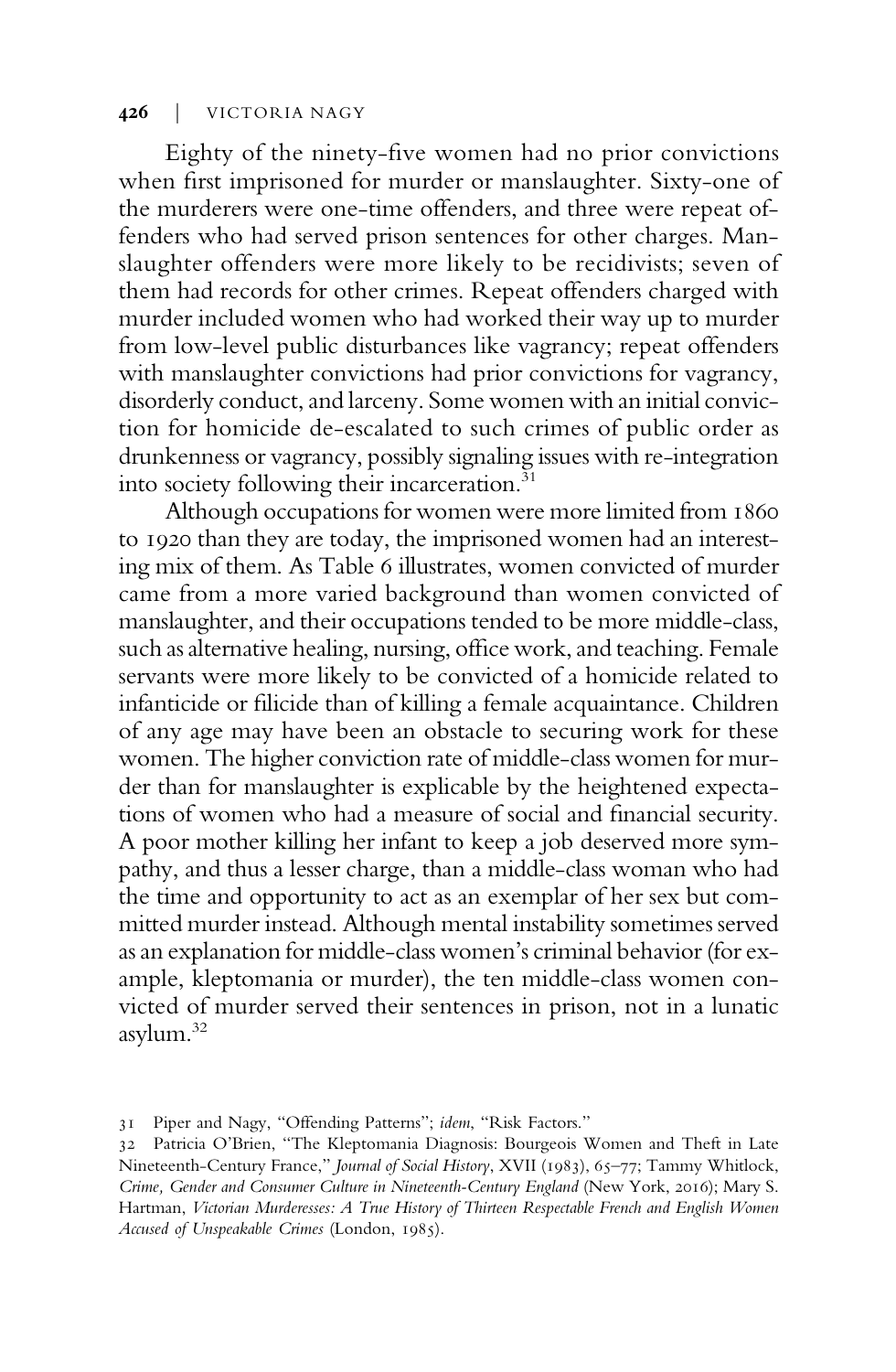| <b>OCCUPATION</b>                    | MURDER         | MANSLAUGHTER   |
|--------------------------------------|----------------|----------------|
| Hospitality                          |                | Ω              |
| Household duties/housewife           |                | O              |
| Mystic/alternative therapist         |                | ∩              |
| No occupation                        | T <sub>O</sub> | $\mathbf{2}$   |
| Nurse/midwife                        |                | 3              |
| Office work                          |                | ∩              |
| Sales                                |                | ∩              |
| Servant                              | 27             | 19             |
| Servant/housekeeper                  |                | Ω              |
| Servant/laundress                    |                | $\overline{2}$ |
| Sewing work and clothing manufacture | 6              |                |
| Teacher/music teacher                | Ο.             | Ω              |
| Widow                                | ∩              |                |
| Missing/unknown                      |                | 2.             |
| Total                                | 63             | 32             |

Table 6 Homicides by Occupation

The murder convictions of many women in this study were their first and only offenses. Twenty percent of them were transferred from prisons to such institutions as lunatic asylums because of their perceived weak mental state while in court or in custody. Only one women convicted of manslaughter was transferred from prison because of concerns about mental or physical health. However, transfers did not fall along class lines; that middle-class women were less likely to be transferred out of prison than working-class women suggests a distinct lack of sympathy for them. Women convicted of manslaughter were also likely to have longer criminal careers in which the death of another person was the culmination of offending that had started innocuously with minor property offenses. Although fewer than men's, women's homicide convictions and the circumstances surrounding them require greater qualitative analysis.

The homicide convictions from 1860 to 1920 indicate that women's violent interpersonal offending was more complicated than earlier historical investigations in Australia supposed. Although the data from the research herein support previous notions that most women's homicide victims were their family members, the argument that these victims were all unwanted infants or husbands is wanting. Close scrutiny of the victims of the ninety-five women in this study indicates that the profiles of the victims (infants, children, and male or female associates) require qualitative analysis to